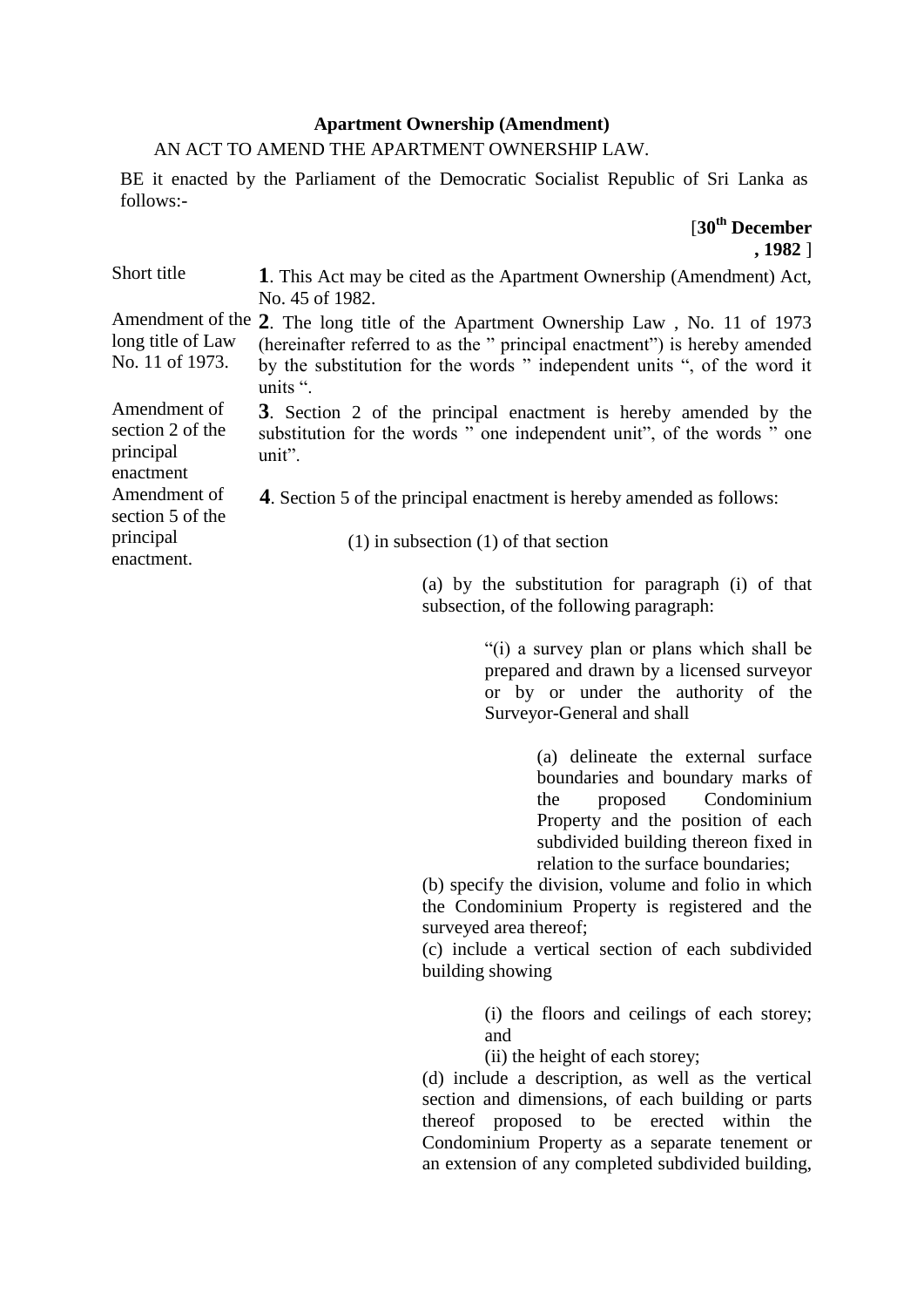in accordance with building plans and subdivision plans approved by the authority for the time being responsible for the approval of such plans;

(e) delineate, subject to the provisions of subsections (1A) and (1B), each proposed unit and define the boundaries thereof by reference to floors and walls showing the horizontal dimensions, without it being necessary to show any bearing:

(f) identify the units into which each building is divided and distinguish such units by assessment numbers, numbers or other symbols;

(g) distinguish each storey by an index letter in relation to the survey lot number of the Condominium Property and specify the units in each storey in relation to the number of the storey;

(h) show the approximate floor area of each unit;

(i) delineate the external boundaries and show the horizontal dimensions without it being necessary to show any bearing of each building or parts thereof proposed to be erected within the Condominium Property as a separate element or an extension of any completed subdivided building or buildings in accordance with building plans (if any) and subdivided plans approved by the authority for the time being responsible for the approval of such plans ;

(j) define the common elements of the Condominium Property;

(k) bear an endorsement by the person preparing it to the effect that the building shown in the Condominium Plan is within the external horizontal boundaries of the Condominium Property; and

(l) have attached to it a certificate of a qualified architect or a qualified civil or structural engineer to the effect that the units shown therein are the same as those existing on the Condominium Property; and "; and

(b) in paragraph (ii) of that subsection

(i) by the relettering of sub-paragraphs (i),  $(i)$ ,  $(k)$ ,  $(I)$ ,  $(m)$  and  $(n)$  of that paragraph as sub-paragraphs  $(k)$ ,  $(I)$ ,  $(m)$ ,  $(n)$ ,  $(o)$  and  $(p)$ of that paragraph;

(ii) by the insertion, immediately after subparagraph (h) of that paragraph, of the following new sub-paragraphs:

> "(i) a description of the accessory units of the Condominium Property,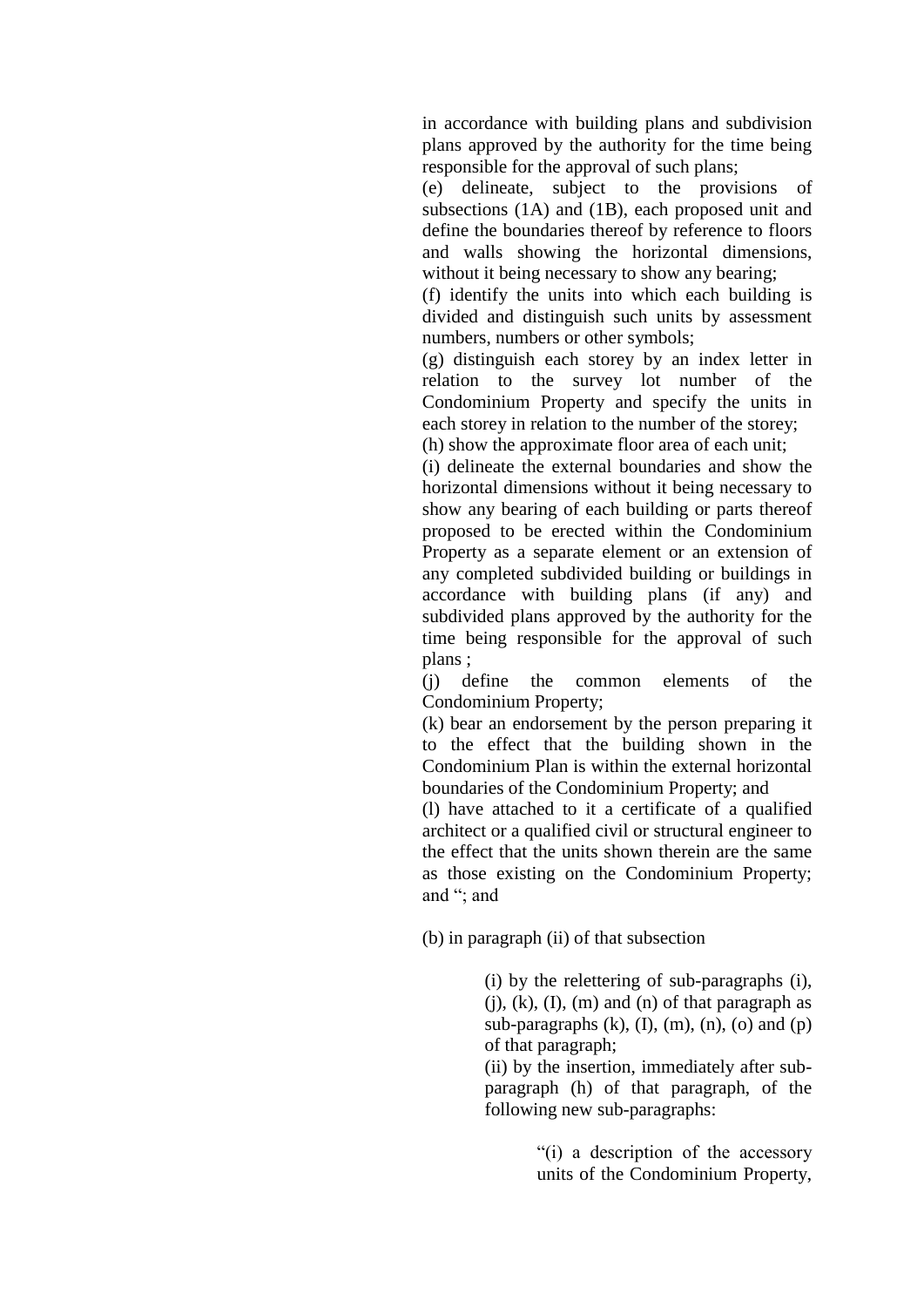specifying the units they are made appurtenant to, irrespective of whether the accessory units are contiguous to the specified units or otherwise;

(j) the undivided share value of each unit in the common elements of the Condominium Property;"; and

(iii) by the substitution in relettered sub-paragraph (m) of that paragraph, for the expression " sub-paragraph (f) "; of the expression – subparagraph (i)";

(2) by the insertion, immediately after subsection (1) of that section, of the following new subsections :

> "(1A) Where an accessory unit consists of a building or parts thereof and is bounded by external walls, floors and ceilings, the dimensions and boundaries of such accessory unit shall be shown in the Condominium Plan in accordance with the requirements of paragraph (i) of subsection (1). (1B) Where an accessory unit does not consist of a building or parts thereof

> > (a) the external boundaries of the accessory unit shall be ascertained from the building plans and the subdivision plans approved by the authority for the time being responsible for the approval of such plans, and the accessory unit shall be unlimited in its vertical dimension except to the extent of any projection above, or encroachment below, ground level by another part of the Condominium Property; and

> > (b) the Condominium Plan shall show a diagram of the accessory unit with similar dimensions as those shown on the approved plans mentioned in paragraph (a).

(1C) Every Condominium Plan shall

(a) show the share values in whole numbers of each unit and a number equal to the aggregate share value entitlement of all the units and in the case of any provisional unit or units the quantum of provisional share value shall similarly be shown therein for the provisional unit or units;

(b) have endorsed upon it the address at which documents may be served on the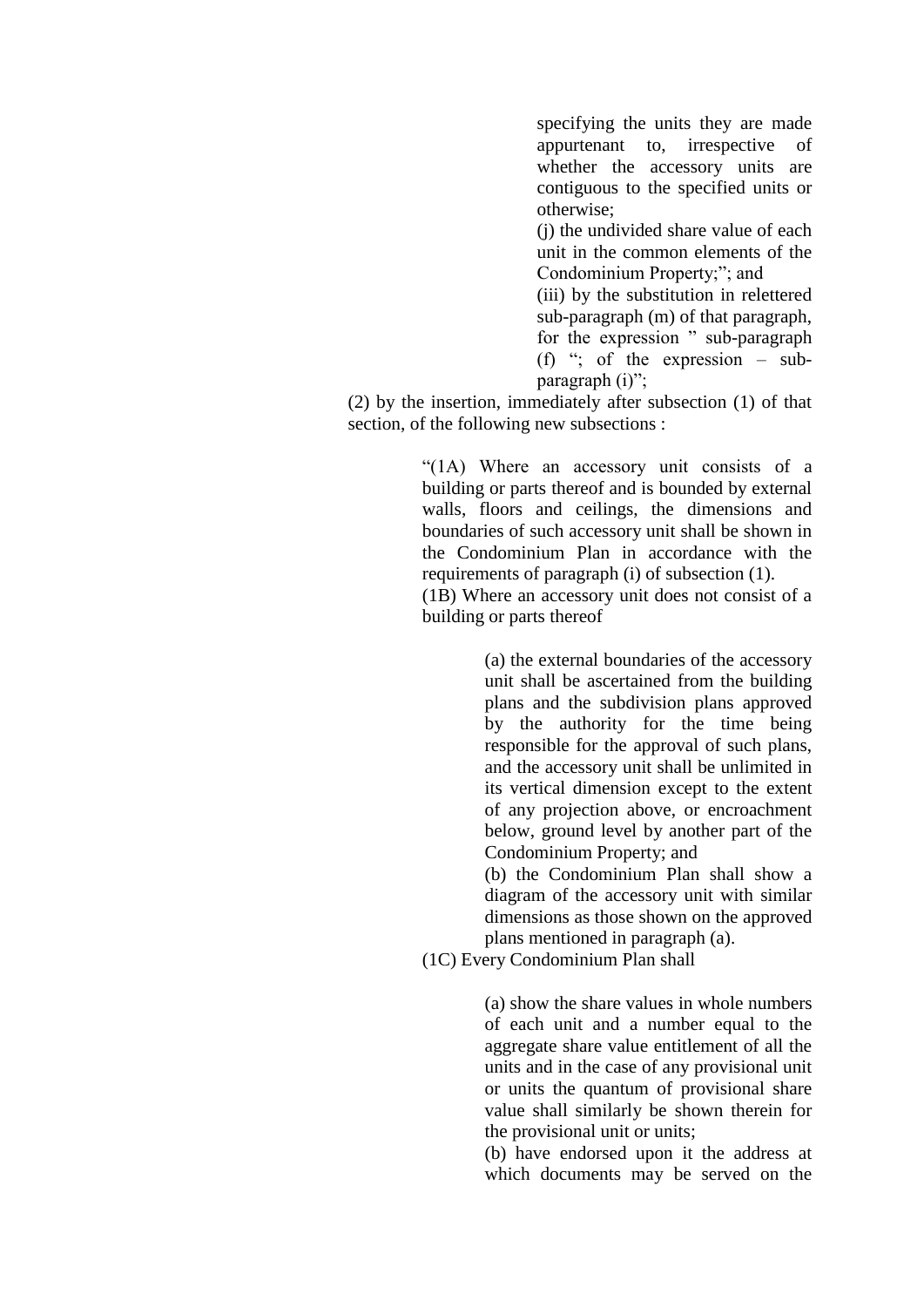management corporation in accordance with section 20N; and

(c) contain such other particulars as may be prescribed. "; and

(3) by the addition, at the end of that section, of the following new subsections: "(3) Unless otherwise stipulated in the Condominium Plan, the common boundary on any unit which another unit or with the common elements shall be centre of the floor, wall or ceiling, as the case may be.

(4) No plan lodged as a Condominium Plan shall be registered unless

> (a) the plan has been endorsed with a certificate of a licensed surveyor that all buildings and all units shown in the Condominium Plan in relation to the external surface boundaries of the Condominium Property are within the Condominium Property and are in compliance with building plans (if any) and subdivision plans issued by the authority for the time being responsible for the approval of such plans;

> (b) the plan is accompanied by a copy of the relevant Condominium subdivision plan approved by the authority for the time being responsible for the approval of such plan; and

> (c) the share value of each proposed unit has been entered in the plan in compliance with the provisions of section 20A. ".

Insertion of new section 7A in the principal enactment.

**5**. The following new section is hereby inserted immediately after section 7, and shall have effect as section 7A, of the principal enactment:

Register of Condominium, Property. 7A.

(1) The Condominium Plan shall be deemed to be registered under the provisions of this Law when the Condominium Plan has been signed and sealed by the Registrar and has been marked with the serial number of the Condominium Plan register.

(2) The Registrar shall prepare and maintain for the purposes of this Law a series of records to be called the " Register of Condominium Property " and shall issue to the owner of each unit shown on the Condominium Plan a certified true copy of the Condominium Plan.

(3) Upon registration of a Condominium Plan the owner of a unit in the Condominium Property shall be deemed to be the owner of his unit and his share in the common elements subject to the encumbrances, if any, registered or notified in the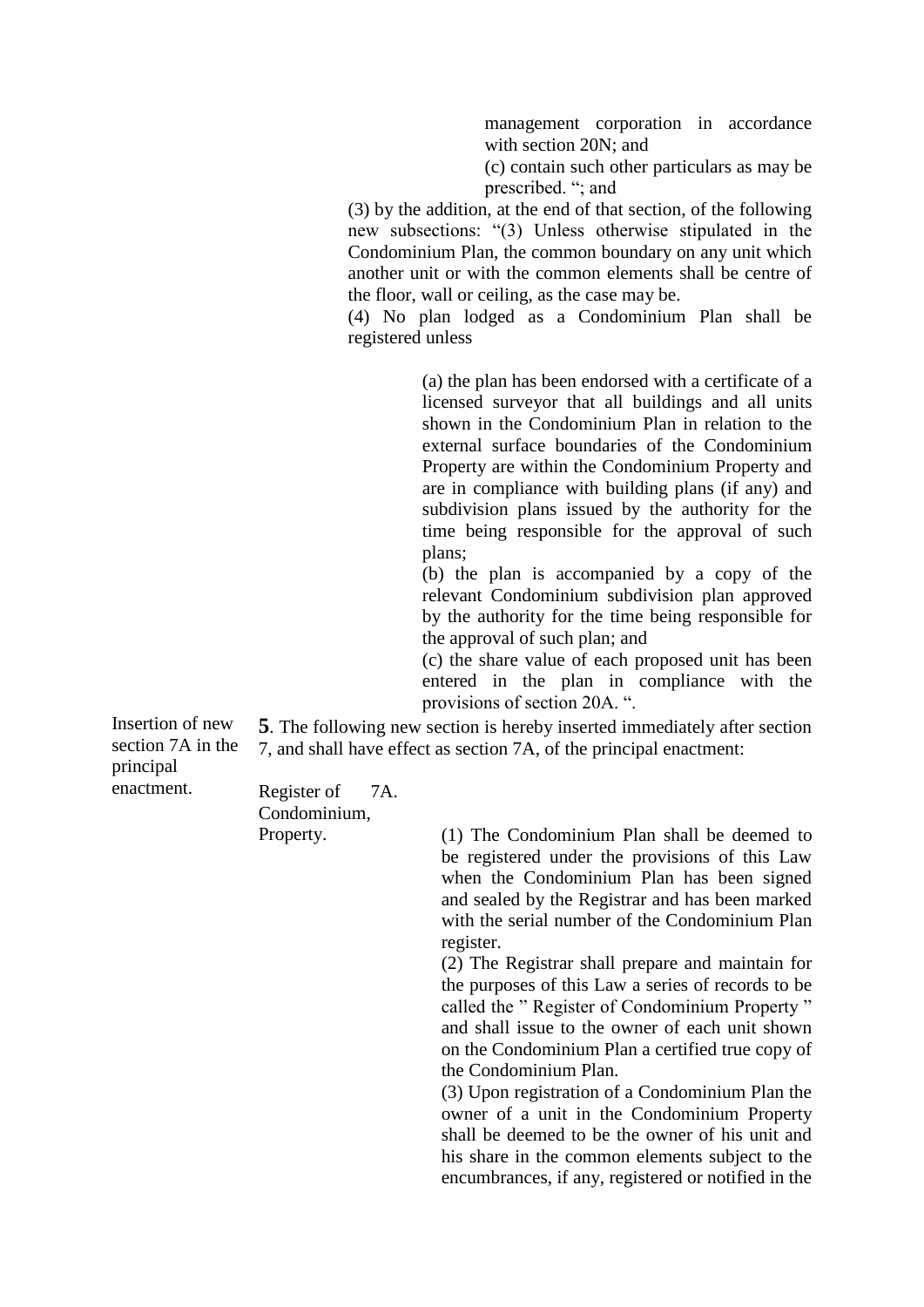Condominium Property Register and on the Condominium Plan. '.

Amendment of section 9 of the principal enactment.

**6**. Section 9 of the principal enactment is hereby amended as follows ;

(1) by the repeal of subsection (1) of that section and the substitution therefor, of the following subsection:

> "(1) Upon registration of the Condominium Plan, the Registrar shall enter a memorial in the land register on the volume and folio of the Condominium Property to the effect that a subsidiary register of Condominium Property has been created and each building depicted in the Condominium Property shall be deemed to be divided into units and identified therein and thereupon the common elements shall be held by the owners of all the units as tenants in common proportional to their respective share units and for the same term and tenure as their respective units are held by them. "; and

(2) by the insertion, immediately after the subsection (1) of that section, of the following new subsections :

> "(1A) The Registrar on registration of the Condominium Plan shall certify therein the share which the owner of a unit has in the common elements.

> (1B) The share value which each owner of a unit has in the common elements shall be given according to the user of such unit whether commercial or residential or otherwise, as the case may be. "

Insertion of new section 11A in the 11, and shall have effect as section 11A, of the principal enactment: principal **7**. The following new section is hereby inserted immediately after section

enactment.

11A.

Accessory units.

"

(1) No accessory unit or any share or estate or interest therein shall be dealt with independently of the unit to which such accessory unit has been made appurtenant as shown on the relevant registered Condominium Plan.

(2) Any person who deals with any accessory unit or any share, estate or interest therein independently and not made as appurtenant to the unit which such accessory unit is shown on the registered relevant Condominium Plan as being appurtenant shall be guilty of an offence under this Law.

(3) Any assurance made in contravention of the provisions of subsection (I) shall not be registered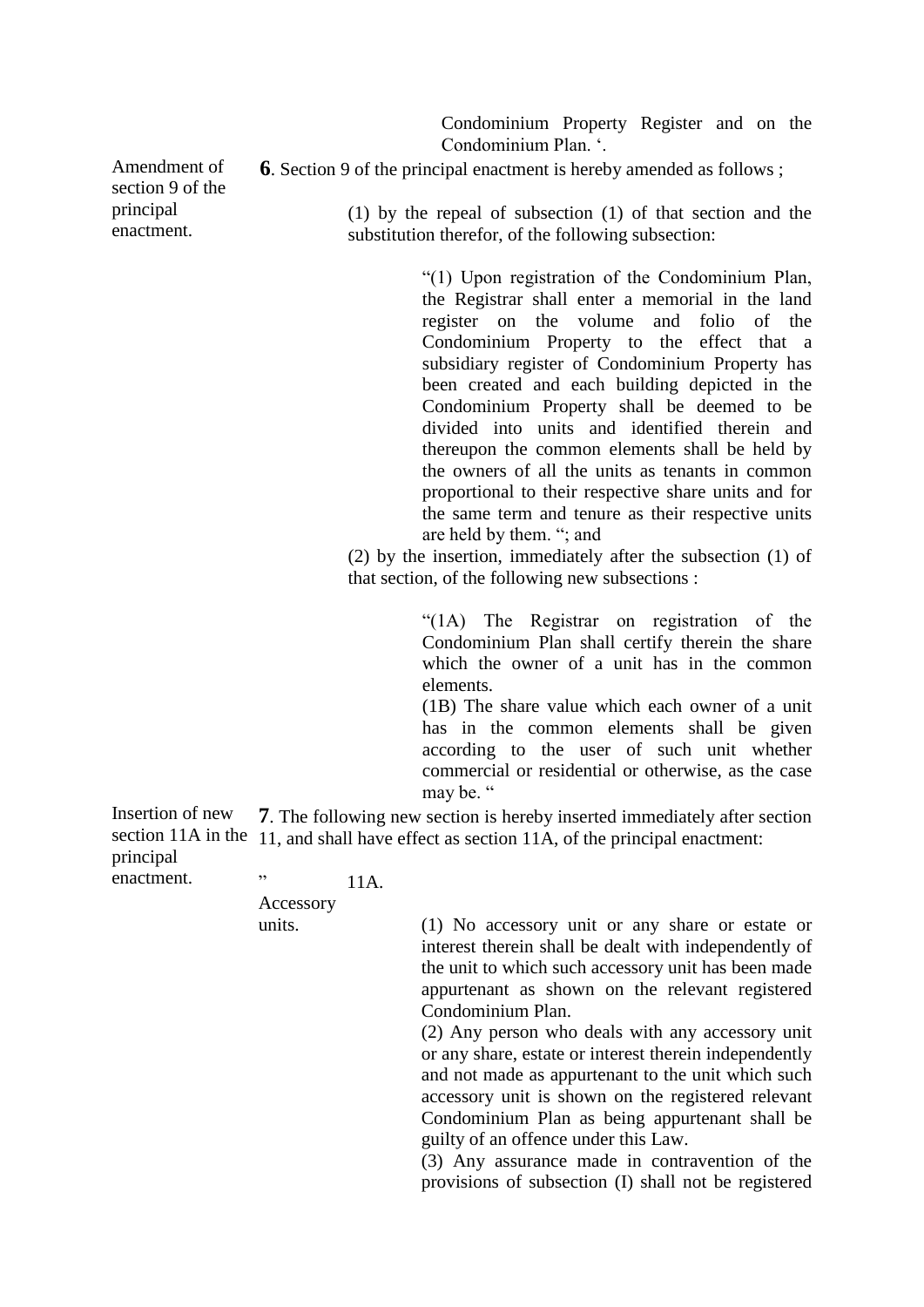under this Law and any registration thereof shall be null and void and shall not pass any estate or interest in the accessory unit.

(4) Where such assurance has been registered, the Registrar on discovery thereof shall cancel the registration, and no person affected by such cancellation shall be entitled to any compensation.  $\ddot{\cdot}$ 

**8**. Section 12 of the principal enactment is hereby amended in subsection (2) of that section as follows:

> (a) by the substitution for paragraph (f) of that subsection, of the following paragraph:

> > " (f) the undivided share value of each unit in common elements appurtenant to the undivided or amalgamated unit; ";

(b) by the substitution, in paragraph (g) of that subsection, for the words " local authority", of the words " authority for the time being responsible for approval of plans of redivision or amalgamation, "; and

(c) by the substitution, in paragraph (h) of that subsection, for the words " survey plan (by a licensed surveyor) ", of the words " survey plan (by a licensed surveyor or by or under the authority of the Surveyor-General)".

Replacement of section 13 of the **9**. Section 13 of the principal enactment is hereby repealed and the following section substituted therefor:

"Servitudes. 13.

(1) In respect of each unit there shall be implied

(a) in favour of the owner of a unit and as appurtenant thereto, a servitude for the subjacent and lateral support thereof by the common elements and by every unit capable of affording support;

(b) as against the owner of each unit and to which the unit shall be subject, a servitude for the subjacent and lateral support of the common elements and of every other unit capable of enjoying support.

(2) The servitude of support created by subsection (1) shall entitle the owner of the dominant tenement to enter on the servient tenement to replace, renew or restore any support.

(3) Every owner of a unit shall be entitled to have his unit sheltered by all other parts of the subdivided building that are capable of affording shelter.

Amendment of section 12 of the principal enactment.

principal enactment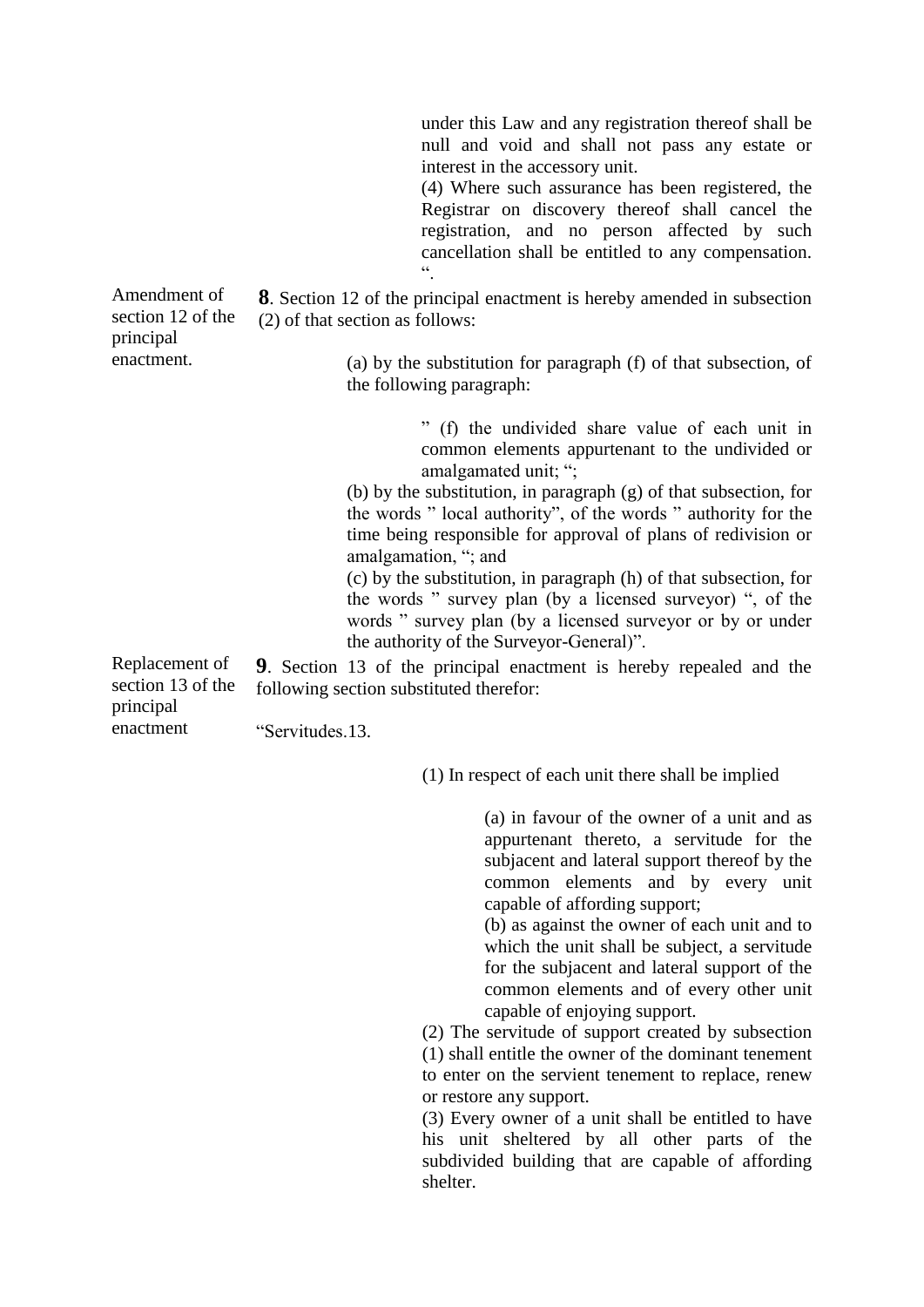(4) The right created by subsection (3) shall be a servitude to which the aforesaid parts of the subdivided building are subject.

(5) The servitude of shelter created by this section shall entitle the owner of the dominant tenement to enter on the servient tenement to replace, renew or restore any shelter.

(6) In respect of each unit there shall be implied

(a) in favour of the owner of a unit, and as appurtenant thereto, servitudes for the passage or provision of water, sewerage, drainage, gas, electricity, garbage, artificially heated or cooled air and other services (including telephone, radio and television services) through or by means of any pipes, wires, cables or ducts to the extent to which those sewers, pipes, wires, cables or ducts are capable of being used in connexion with the enjoyment of the unit: and

(b) as against the owner of a unit, and to which the unit shall, be subject, a servitude for the passage or provision of water, sewerage, drainage, gas, electricity, garbage, artificially heated or cooled air and other services (including telephone, radio and television services) through or by means of any sewers, pipes, wires, cables or ducts, as appurtenant to the common elements and also to every other unit capable of enjoying such servitudes.

(7) In respect of each unit and the common elements, there shall be implied in favour of the owner of the dominant tenement and against the owner of the servient tenement

> (a) a servitude for uninterrupted access and use of light to or for any windows, doors or other apertures existing and enjoyed at the date of registration of the relevant Condominium Plan; and

> (b) the right to maintain and use overhanging eaves and other projections existing at the date of registration of the relevant Condominium Plan.

(8) There shall be implied as appurtenant to the common elements and subservient to any unit affected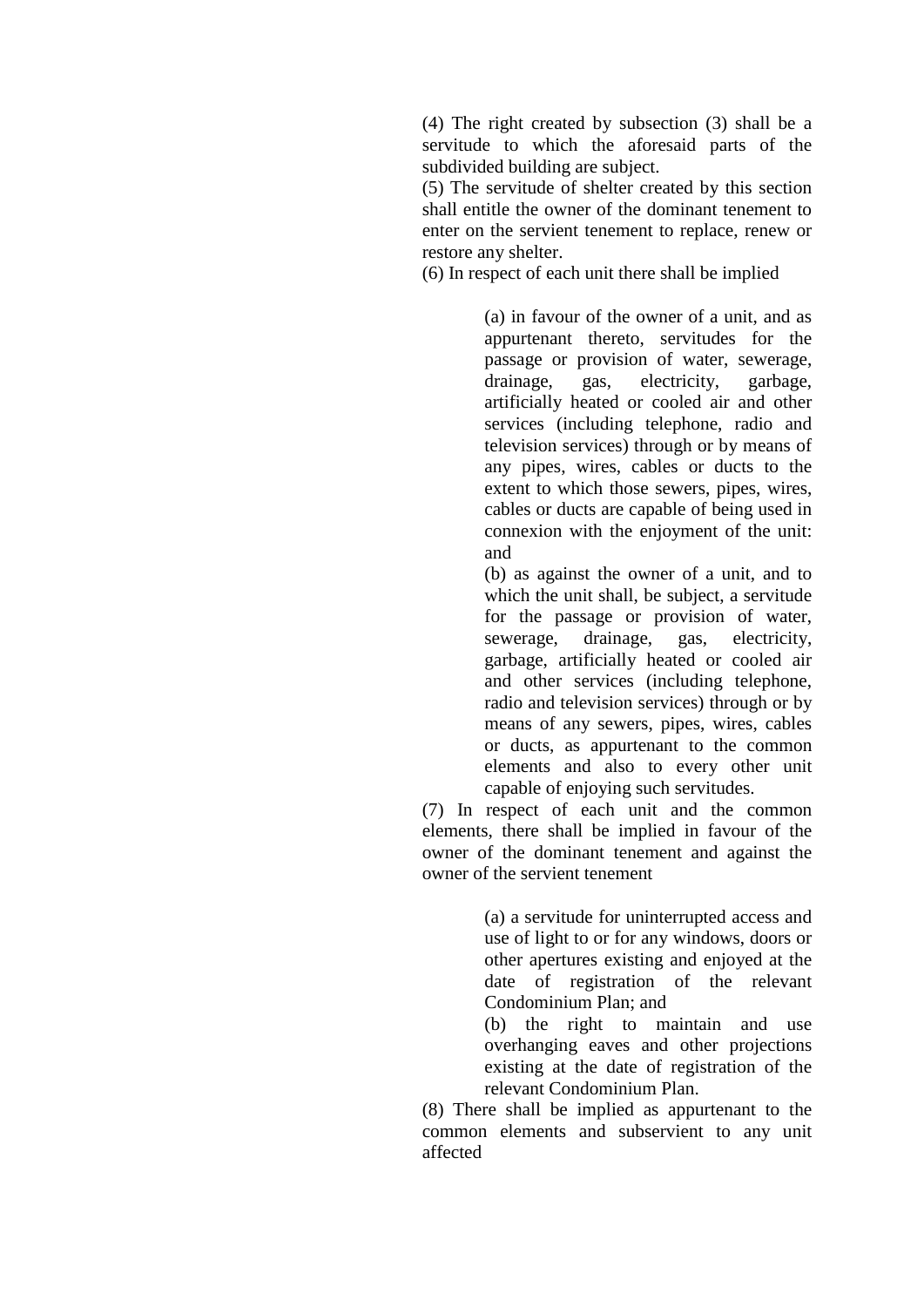(a) a servitude for the provision of any service through any installation in any unit; and

(b) a servitude for support by any unit capable of providing support.

(9) The servitudes implied or created by this Law shall take effect and be enforceable without any memorial or notification on the folios of the register of Condominium Property. ".

Amendment of section 14 of the principal enactmen **10**. Section 14 of the principal enactment is hereby amended by the substitution for the words " shall attach servitudes conferred by this Law, including the right of an owner of a dominant tenement, with the permission of the Board,", of the words " shall be implied whenever servitudes are created or implied by or under this Law, including the right of an owner of a dominant tenement, with the permission of the management corporation,".

Replacement of sections 15 to 20 of the following sections substituted therefor; **11**. Sections 15 to 20 of the principal enactment are hereby repealed and

the principal enactment.

Execution, 15. &c ,of grants of servitudes.

(1) The owners of all the units may by unanimous resolution at a meeting convened by the management corporation direct the corporation

> (a) to execute on their behalf a grant of servitude or a restrictive covenant burdening the Condominium Property; or (b) to accept on their behalf a grant of servitude or a restrictive covenant benefiting the Condominium Property.

(2) The management corporation, if it is satisfied that the resolution was duly passed, and that all persons having registered interests in the Condominium Property have consented in writing to the manner of creating those interests in respect of the Condominium property comprised in the proposed disposition, shall execute the appropriate instrument and that instrument shall be valid and effective without any execution by any person having an interest in the Condominium Property, and the receipt of the management corporation for moneys payable to the management corporation under the instrument shall be a sufficient discharge, and shall exonerate the person taking under the instrument from seeing to the application or being answerable for any loss or misapplication of the moneys expressed to have been so received.

(3) Every instrument creating the servitude or restrictive covenant lodged for registration shall be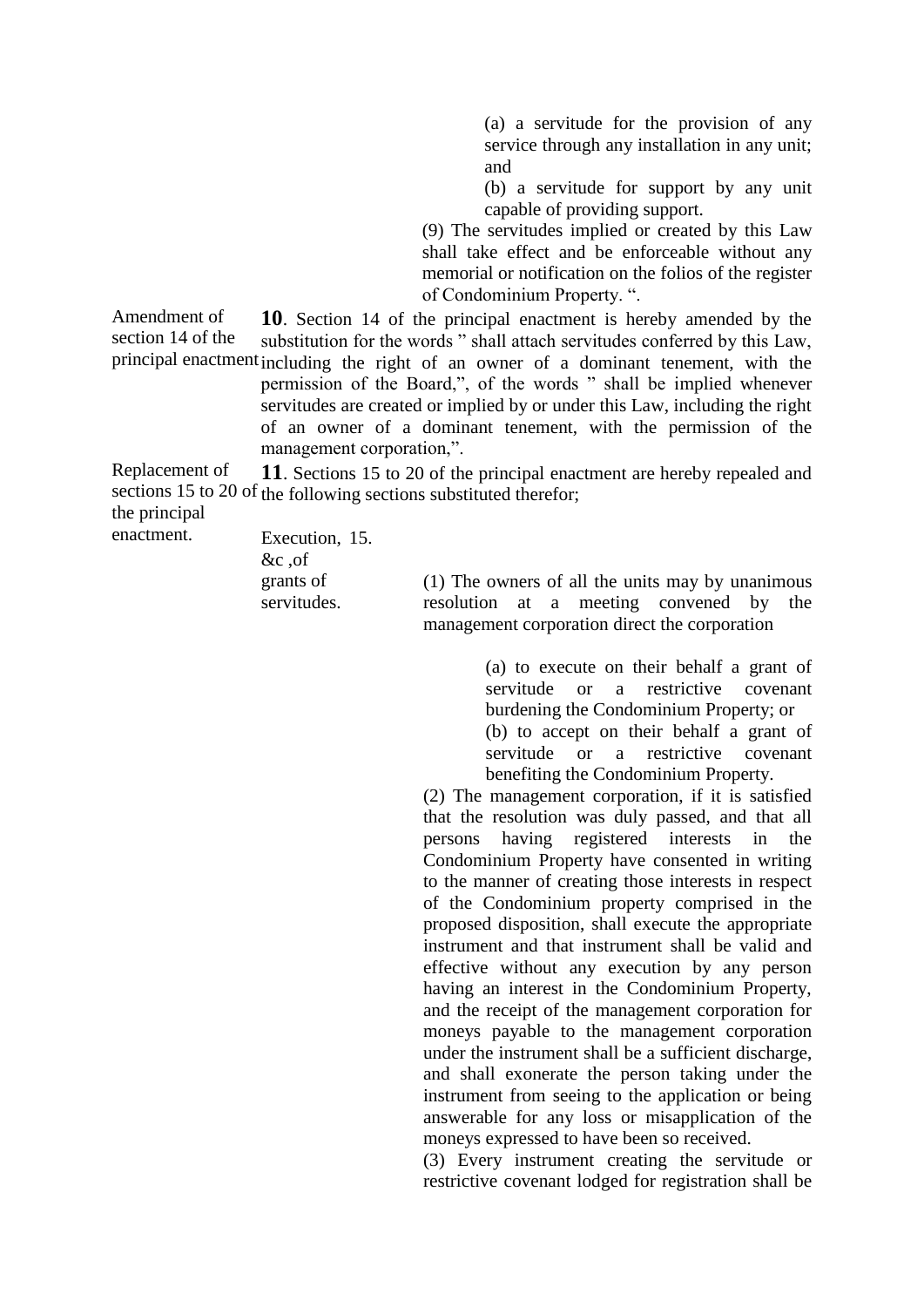endorsed with or accompanied by a certificate under the seal of the management corporation that the resolution was duly passed and that all necessary consents were given, and the certificate shall in favour of a purchaser and the Registrar, be conclusive evidence of the facts stated therein.

(4) The Registrar shall register the instrument creating the servitude or restrictive covenant by noting it on the registered Condominium Plan.

Transfer of 16. part of common elements.

(1) The owners of all the units may by a special resolution at a meeting convened by the management corporation direct the management corporation to transfer a part of the common elements.

(2) The management corporation, if it is satisfied that the resolution was duly passed, and that all persons (other than the owners of all the units) having registered interests in the Condominium Property have consented in writing to the release of those interests in respect of the Condominium Property comprised in the proposed transfer, and that the authority for the time being responsible for the approval of plans for the subdivision or amalgamation of any land and the Registrar have consented in writing to the proposed transfer so far as it affects subdivision and amalgamation of the land comprised therein, shall execute the appropriate instrument and such instrument shall be valid and effective without execution by any person having an interest in the common elements, and the receipt of the management corporation for any moneys payable to the management corporation under the instrument shall be a sufficient discharge, and shall exonerate the purchaser from seeing to the application or being answerable for any loss or misapplication of the moneys expressed to have been so received.

(3) Every instrument of such transfer lodged for registration shall be endorsed with or accompanied by a certificate under the seal of the management corporation that the resolution was duly passed and that all necessary consents were given, and the certificate in favour of the purchaser and the Registrar shall be conclusive evidence of the facts stated therein.

(4) Upon registration of the transfer by the Registrar the part of the common elements transferred shall be free from such subsisting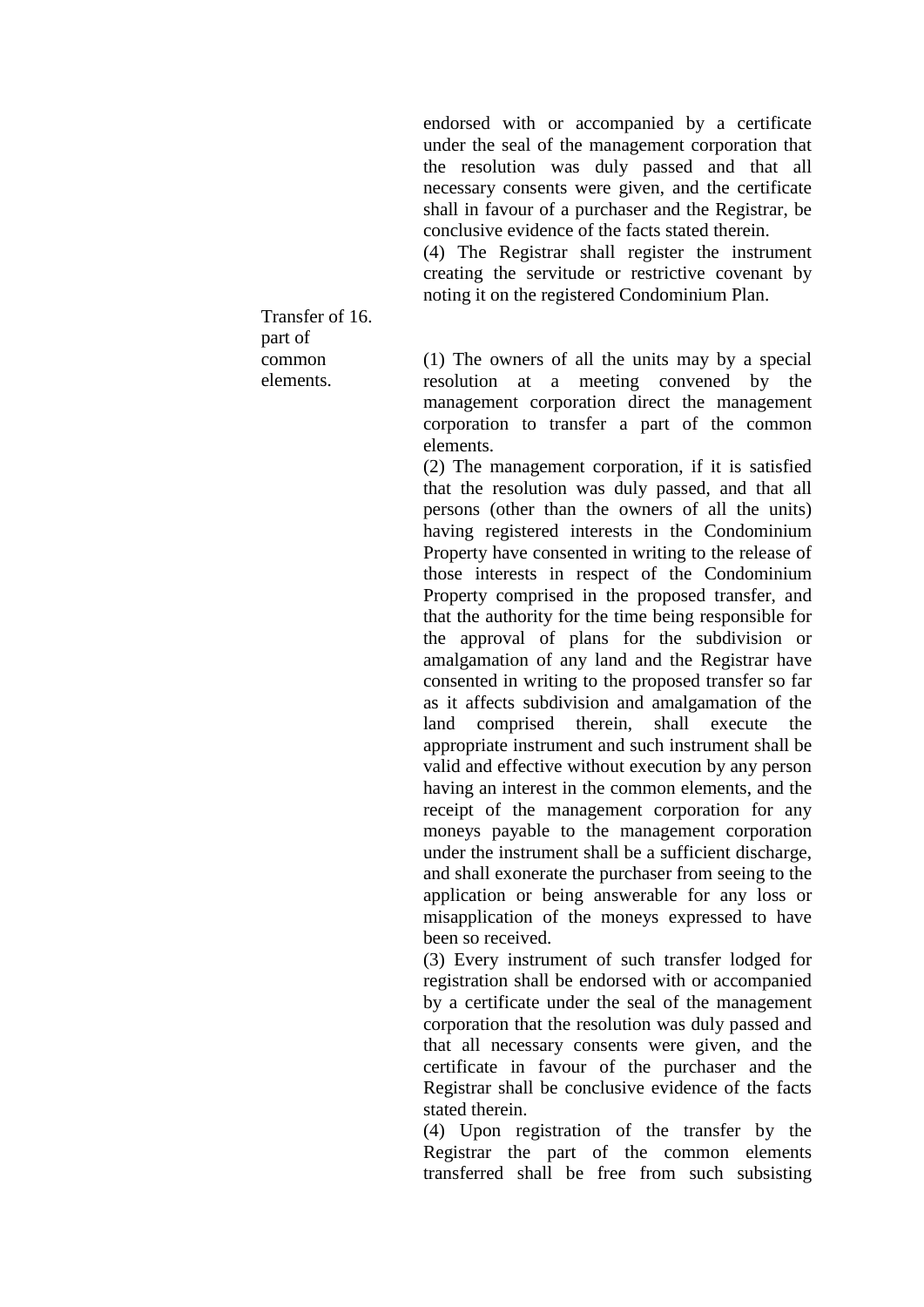servitudes created or implied under this Law and the Registrar shall

> (a) enter a memorial of the transfer on the folio of the land register comprising the Condominium Property; and

> (b) amend the registered Condominium Plan in such manner as the Registrar may think fit so as to show thereon the part of the common elements which has been transferred.

Transfer of 17. lands and units.

(1) The owners of all the units may by a special resolution at a meeting convened by the management corporation direct the management corporation to accept a transfer

> (a) of any land or part thereof, free from any encumbrances except those created by statute and subsisting servitudes so that such land or part thereof shall form part of the common elements in favour of the owners of the units; or

> (b) of any unit, including the undivided share in the common elements appurtenant to that unit, free from any encumbrances except those created by statute and subsisting servitudes so that such unit shall form part of the common elements in favour of the owners of the other units shown in the same registered Condominium Plan.

(2) The transfer lodged for registration shall contain a request to the Registrar that such land or part thereof, or the unit transferred, as the case may be, be included as part of the common elements.

(3) Upon registration of such transfer the Registrar shall

> (a) enter a memorial of the transfer on the folio of the land register and the registered Condominium Plan comprising the Condominium Property; and

> (b) amend the registered Condominium Plan in such manner as the Registrar may think fit so as to show thereon the transferred land or part thereof or the unit transferred as forming part of the common elements, and in the case where the unit is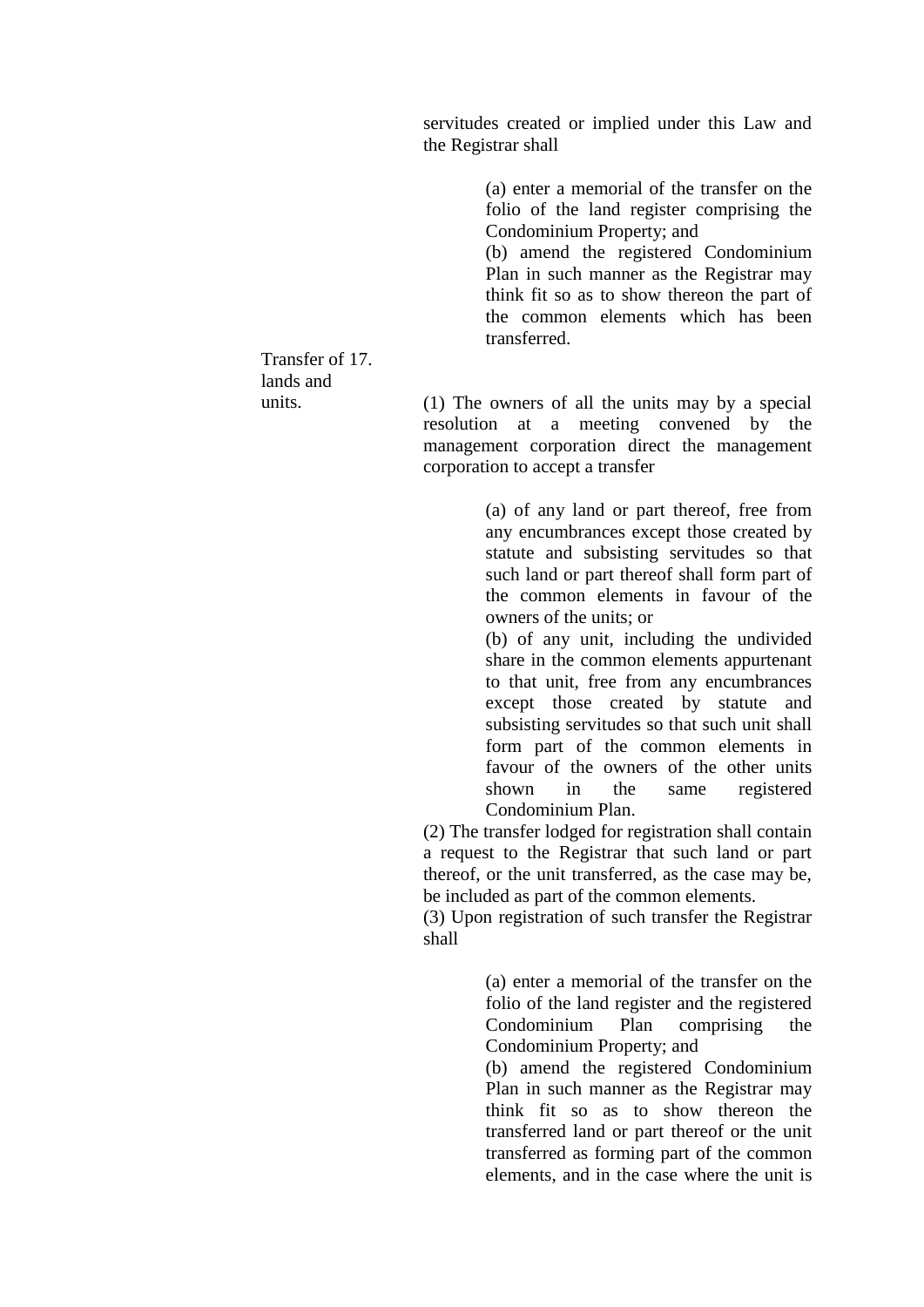transferred, to delete the share value of that unit shown on the registered Condominium Plan and decrease the total number of share value equal to the aggregate share entitlement by amending such aggregate number shown on the registered Condominium Plan; and (c) upon such amendment being made,

notify the management corporation of the aggregate share entitlement and the consequent share entitlement of each owner of a unit.

(4) The registered transfer shall have the following effect:

> (a) the owners of all the units shall hold the common elements (including the transferred land or unit) as tenants in common proportional to their respective share value shown on the Condominium Plan amended pursuant to subsection (3), and for the same term and tenure and subject to the same covenants, conditions and encumbrances which the owner of all the units held immediately prior to the registration of the transfer, and where any unit is then subject to a registered mortgage, charge, lease or sub-lease, or any other encumbrances, the undivided share in the transferred land or transferred unit forming the additional common elements held by the owner of the said unit shall in all respects be subject to the same mortgage, charge, lease or sub-lease or any other encumbrances without any further assurance; and

> (b) the transferred land or part thereof, or the transferred unit, as the case may be, shall form part of the common elements and the provisions of this Law applicable to common elements as varied by this section shall apply to such transferred land or unit.

Amalgamation 18. of common elements, &c.

(1) Where there are two or more management corporations established upon the registration of separate Condominium Plans by the Registrar, the owners of all units being members of those management corporations (hereinafter in this section referred to as " the transferor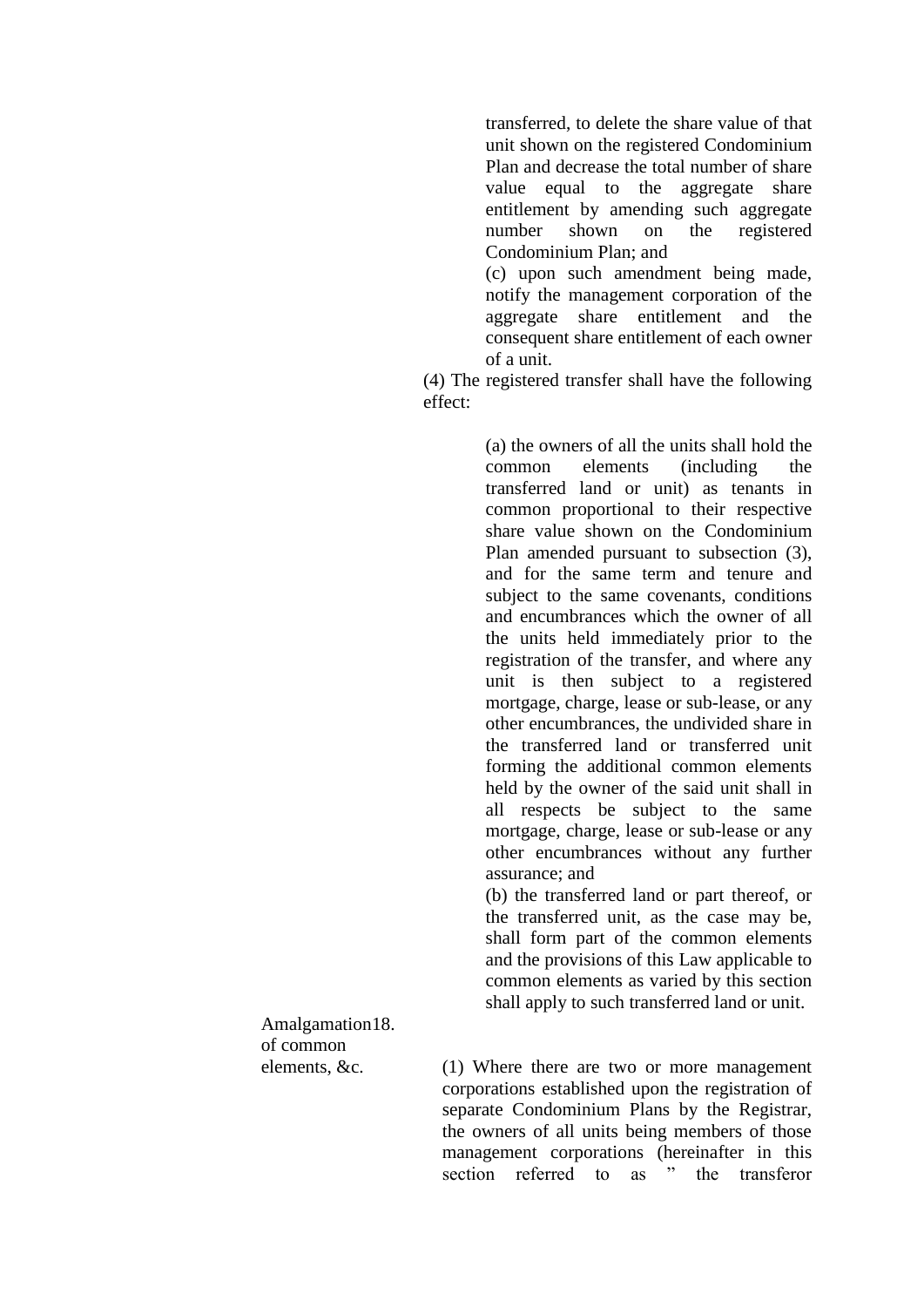management corporations") may by their respective special resolutions at the meetings convened by the transferor management corporations direct that for the purpose of amalgamating the common elements within the Condominium Property which are of the same tenure and held by them as tenants in common in undivided shares the relevant transferor management corporations shall execute an instrument of transfer of the common elements of those Condominium Properties so that such common elements shall become vested as common elements in all the owners of the units as tenants in common in so far as those transfers affect the common elements, and upon registration of the instrument of transfer such common elements shall be amalgamated and held in the shares proportionate to their respective share units subject to the same covenants, conditions and encumbrances, and for the same term and tenure then held by the owners of all the units in respect of their respective units prior to the date of the registration of the transfer by the Registrar.

(2) Such transfer shall show the undivided proportionate share to be held by each owner of a unit named therein and shall be executed by the relevant transferor management corporations.

(3) The procedure laid down in subsections (2), (3) and (4) of section 16 shall apply, mutatis mutandis, to the transferor management corporations and the owners of all the units of the Condominium Properties to be amalgamated under this section.

(4) Upon the amalgamation of the common elements pursuant to the registration of the transfer by the Registrar

> (a) the transferor management corporations shall be amalgamated into a single management corporation (hereinafter in this section called " the transferee management corporation ") which shall be responsible for all matters relating to the management of the subdivided buildings and the common elements relating thereto;

> (b) all the members of the transferor management corporations shall be the members of the transferee management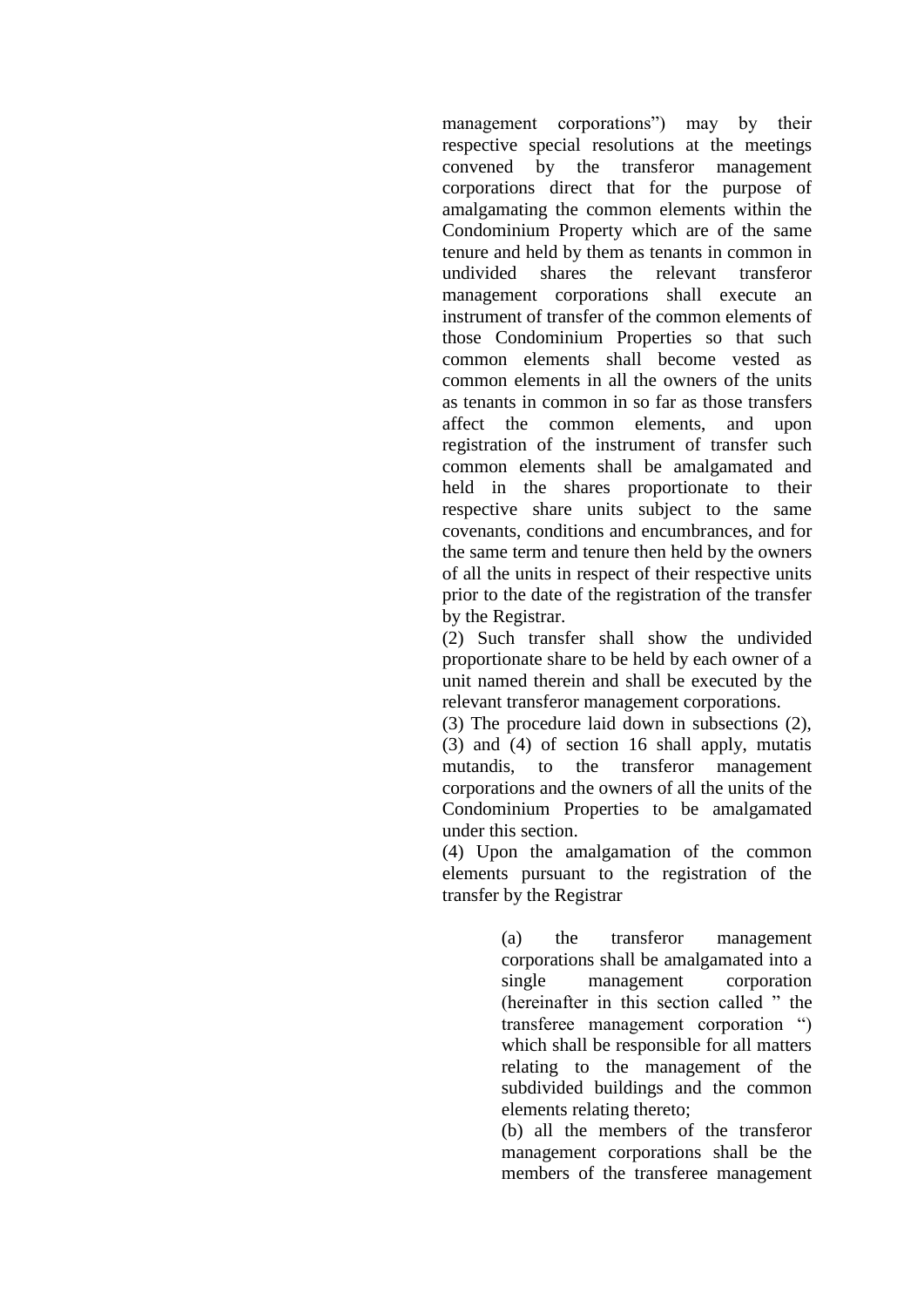corporation;

(c) all the members of the management councils of the transferor management corporations shall, until a new management council is elected for the transferee management corporation, be deemed to be the members of the management council of the transferee management corporation;

(d) all the properties of the transferor management corporations shall be deemed to be transferred to and vest in, and all the liabilities of the transferor management corporations shall be transferred to and become the liabilities of, the transferee management corporation; and

(e) all legal proceedings pending by or against the transferor management corporations may be continued by or against the transferee management corporation.

(5) in this section

(a) " liabilities " includes duties; and (b) " properties " includes rights and powers of every description.

Application 19. to court.

> (1) Notwithstanding the provisions of sections 16, 17 and 18, an owner of a unit may make an application to the District Court of the district in which the registered Condominium Property is situated (hereafter in this section, section 20 E, section 20 M and section 20 Q referred to as " the court") for an order to direct the management corporation or management corporations to

> > (a) transfer a part of the common elements; or

> > (b) accept a transfer of any land or part thereof or any unit so that the land or part thereof or unit shall form part of the common elements; or

> > (c) amalgamate the common elements of two or more management corporations.

(2) When an application has been made to the court pursuant to subsection (1), the court, on being satisfied that it is impracticable to convene a meeting to pass a special resolution and that having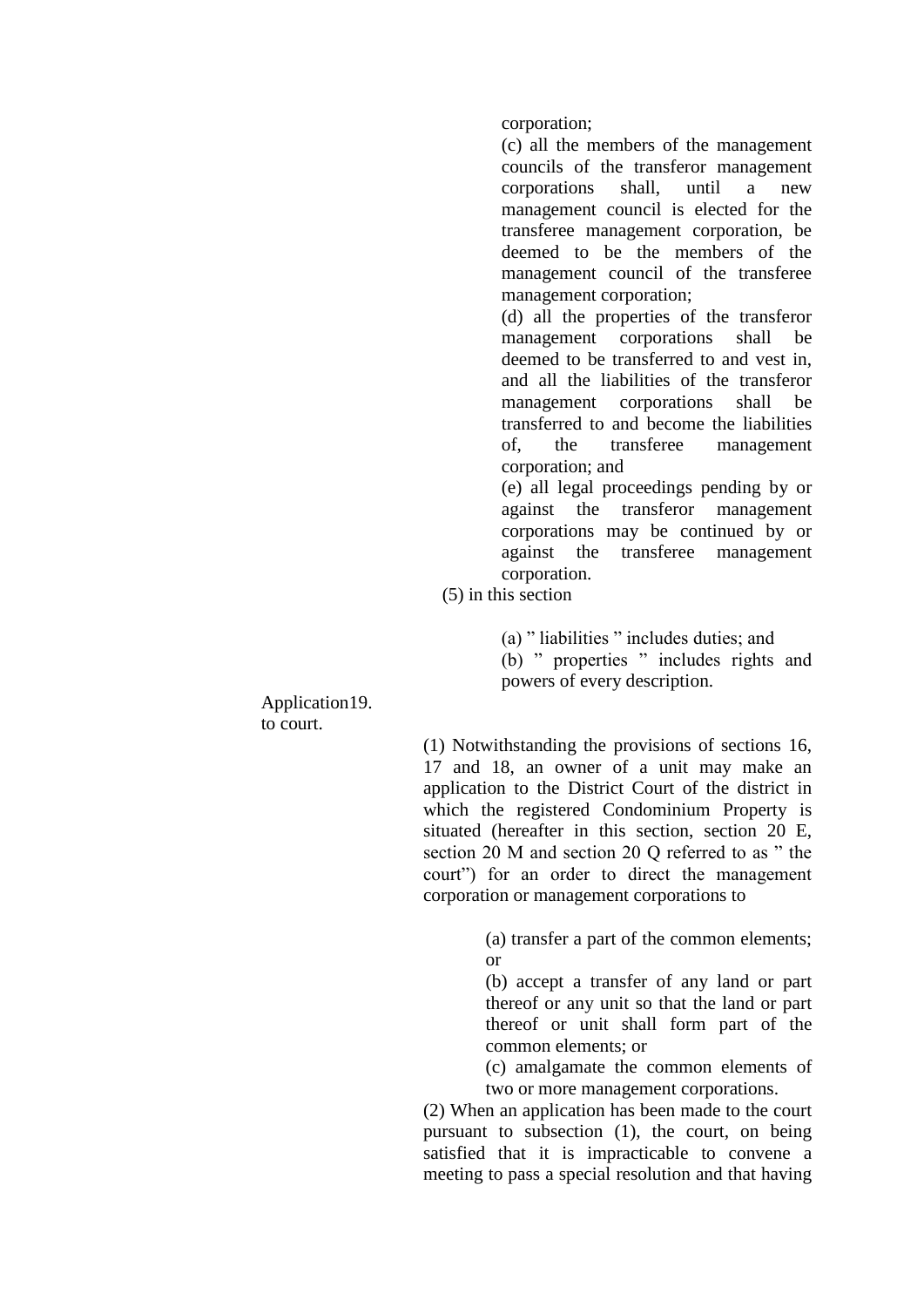regard to the rights and interests of the owners of all the units and the persons having registered interests in the common elements as a whole it is just and equitable that

> (a) the transfer of the part of the common elements should be made; or

> (b) any land or part thereof or unit should form part of the common elements or

> (c) the common elements of two or more management corporations should be amalgamated,

> may make an order directing the management corporation or management corporations to transfer such part of the common elements, accept the transfer of the land or part thereof or unit, or execute an instrument of transfer of two or more Condominium Properties so that such Condominium Properties shall become vested as one Condominium Property in the owners of all the units as tenants in common in so far as those Condominium Properties affect the common elements, as the case may be, and lodge the transfer with the Registrar.

(3) Every instrument of such transfer or acceptance of a transfer lodged for registration shall be accompanied with a certified true copy of the order of court directing such transfer or acceptance of a transfer.

(4) Upon the registration of the transfer by the Registrar

> (a) in the case of a disposition of all or part of the common elements, the owners of all the units and other persons having registered interests in the common elements shall be bound to accept the terms of the order of the court and the provisions of subsection (4) of section 16 shall apply mutatis mutandis to such transfer;

> (b) in the case of any addition to the common elements, the provisions of subsections (3) and (4) of section 17 shall apply mutatis mutandis to such transfer; and

> (c) in the case of the amalgamation of the common elements of two or more management corporations, the provisions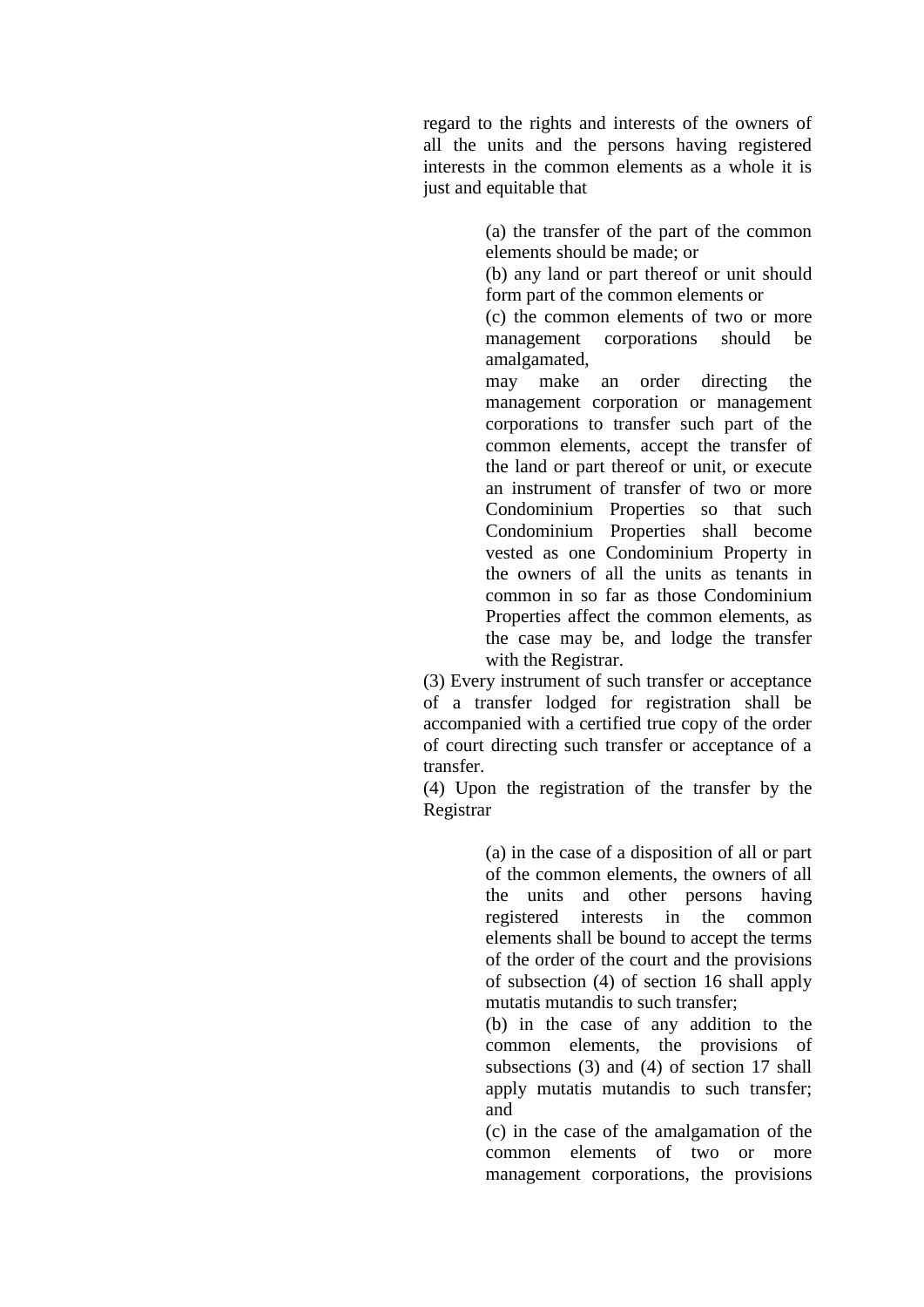of subsection (4) of section 16 and subsections  $(2)$ ,  $(4)$  and  $(5)$  of section 18 shall apply mutatis mutandis to such amalgamation.

Unity of seisin. 20. Unity of seisin in two or more units shall not destroy servitudes or restrictions implied or created by this Law, but on the cessation of such unity they shall continue in full force and effect as if the seisin had never been united.

Share units. 20A.

(1) The share value of each unit (except in the case of an accessory unit where no share value shall be allotted) shown in every plan lodged for registration as a Condominium Plan shall be taken as share units.

(2) The share units shall determine-

(a) the voting rights of the owners of all the units;

(b) the quantum of the undivided share of each owner of a unit in the common elements, and

(c) the proportion payable by each owner of a unit of contributions levied by the management corporation pursuant to section 20H.

Constitution 20B. of management corporations, &c.

(1) The owners of the units shall, by virtue of this Law, upon registration of the Condominium Plan be a body corporate with perpetual succession and a common seal and shall be called ' the management corporation ".

(2) The management corporation may

(a) sue and be sued on any contract made by it;

(b) sue and be sued in respect of any matter affecting the common elements; and

(c) be sued in respect of any matter connected with the Condominium Property for which the owners of all the units are jointly liable.

(3) The management corporation shall elect a council which, subject to any restriction imposed or direction given by the management corporation at a general meeting, shall perform the management corporation's duties and conduct the management corporation's business on its behalf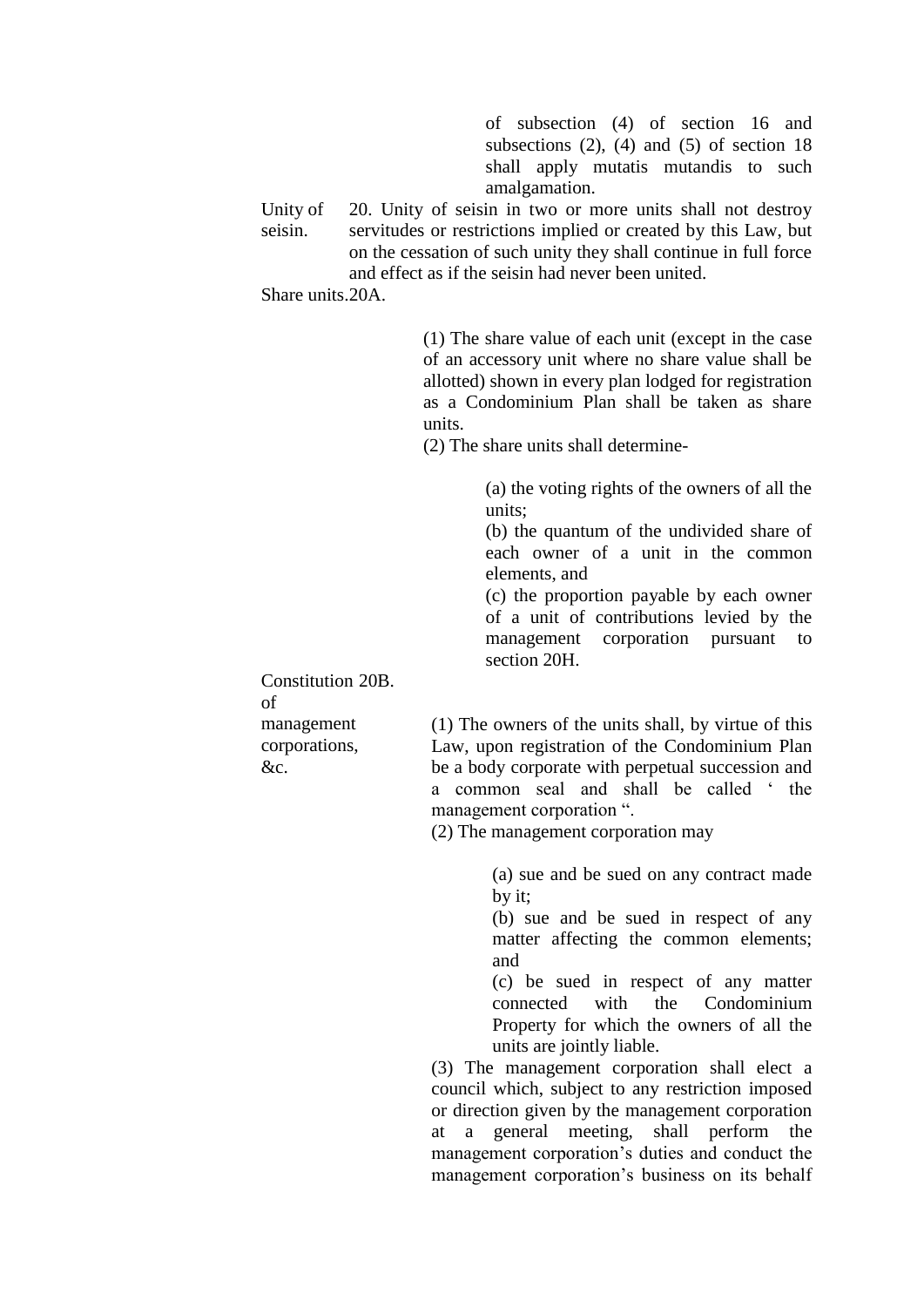and may for that purpose exercise any of the management corporation's powers.

(4) The provisions of the First Schedule to this Law shall have effect in relation to the management corporation and its council,

(5) If the management corporation makes default in complying with any requirements of, or duties imposed upon it by, any of the provisions of the First Schedule to this Law the management corporation and every member of its council, or every owner of a unit, who is knowingly a party to the breach or default, shall be guilty of an offence under this Law.

(6) Any member of the management council and any owner of a unit who makes default in complying with any of the provisions of the First Schedule to this Law or makes default in complying with any requirements of, or duties imposed upon it by, any of the provisions of the First Schedule to this Law shall be guilty of an offence under this Law.

(7) In this section " owners of all the units " includes the persons entitled to the Condominium Property upon destruction of the subdivided building pursuant to section 20Q.

Duties, & c, 20C. of management corporations.

(1) The duties of the management corporation shall include the following:

> (a) to manage and properly maintain the common elements and keep them in a state of good and serviceable repair;

> (b) unless otherwise directed by unanimous resolution, to insure and keep insured the subdivided building to the replacement value thereof against fire and such other risks as may be prescribed under this Law;

> (c) to effect such other insurance of the subdivided building as may be required by law;

> (d) to insure against such other risks as the owners of all the units may by special resolution direct.;

> (e) to forthwith apply insurance moneys received by it in respect of damage to the subdivided building in rebuilding and reinstating it so far as it may be lawful to do so;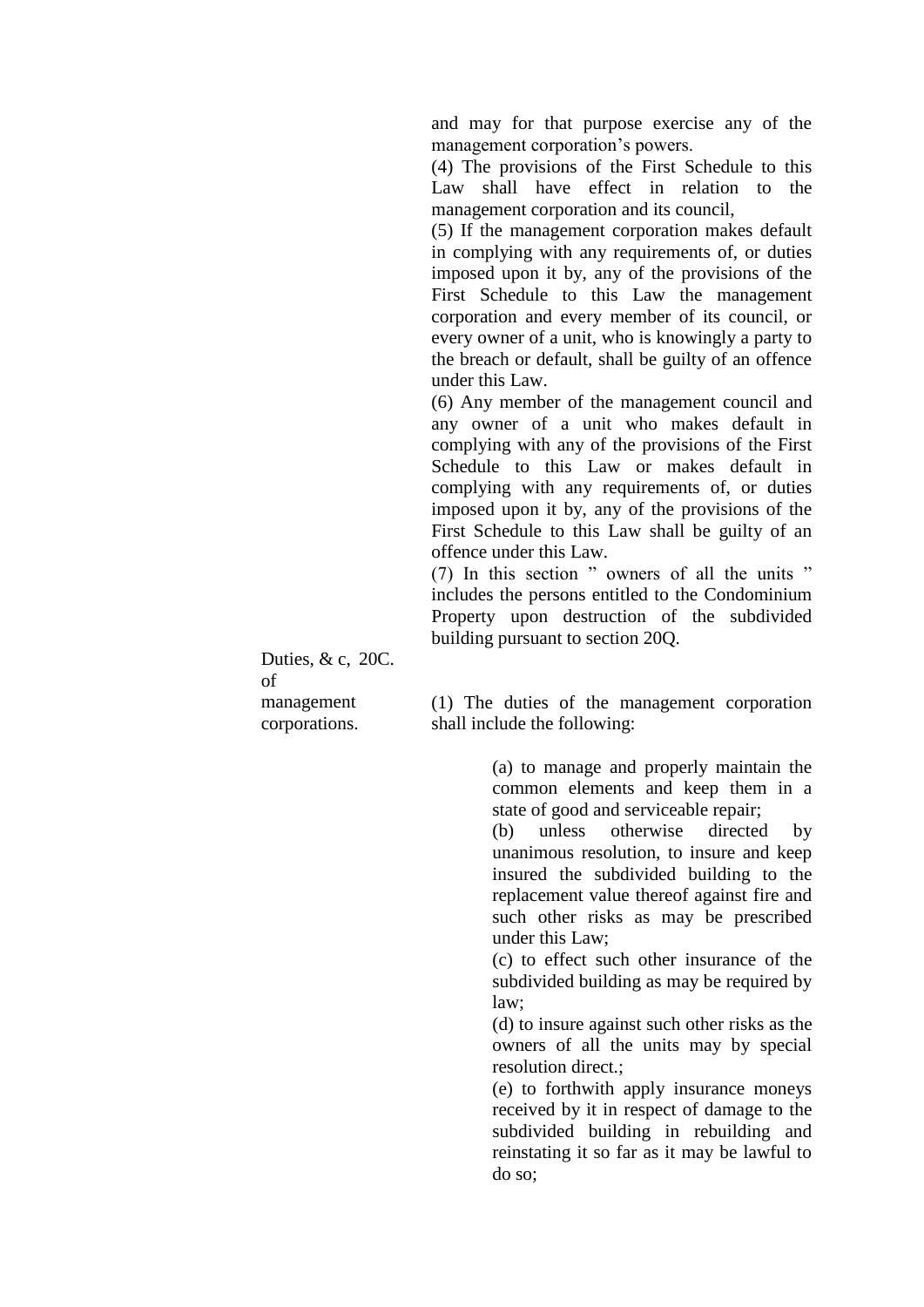(f) to pay premiums on any policy of insurance effected by it;

(g) to comply with any notice or order made by any Government, public or statutory authority requiring the abatement of any nuisance on the common elements or ordering repairs or other work to be done in respect of the common elements or any building or other improvement on the Condominium Property;

(h) to comply with any such notice or order as is referred to in paragraph (g) given or made in respect of any of the units, if the owner of a unit fails to do so within a reasonable time; and

(i) to pay the rent (if any) on the land on which the subdivided building is erected-

(2) The powers of the management corporation shall include the following:

> (a) to take lawful steps to recover from any owner of a unit any sum expended by the management corporation in respect of that owner's unit in complying with any such notice or order as is referred to in paragraph (h) of subsection (1);

> (b) to purchase, hire or otherwise acquire movable property for use by the owners of all the units in connection with their enjoyment of the common elements;

> (c) to borrow moneys required by it in the exercise of its powers or the performance of its duties;

> (d) to secure the repayment of moneys borrowed by it and the payment of interest thereon by negotiable instrument or by a charge of unpaid contributions to the management fund, whether already levied or not; and

> (e) to take lawful steps necessary for the performance of its duties under this Law and for the enforcement of the by-laws set out in the Second Schedule to this Law.

(3) The management corporation shall be deemed

(a) for the purpose of effecting any insurance under paragraph (b) or (c) of subsection (1), to have an insurable interest in the subdivided building equal to its replacement values; and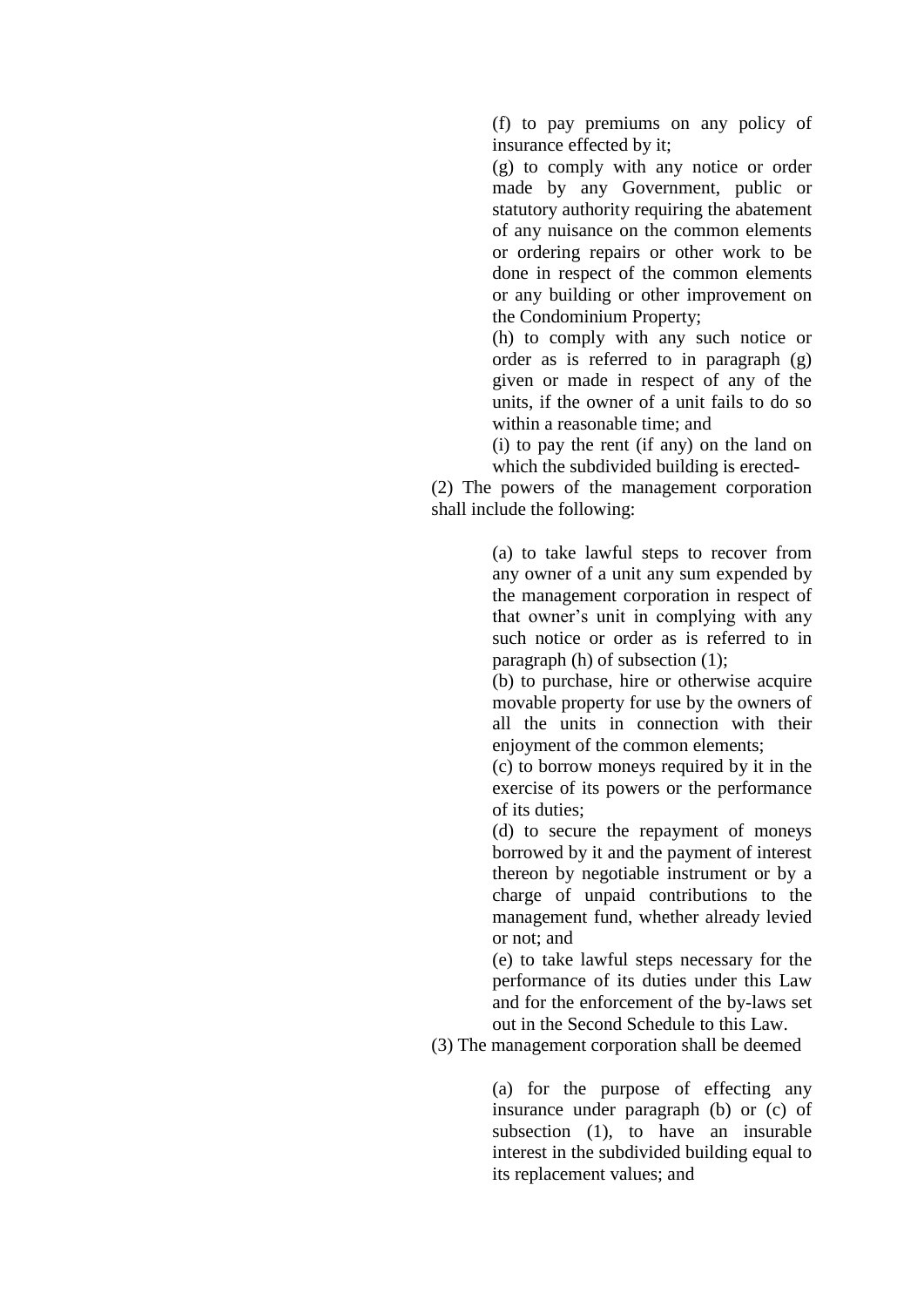(b) for the purpose of effecting any insurance under paragraph (d) of subsection (1), to have an insurance interest in the subject-matter of the insurance.

(4) A policy of insurance taken out by the management corporation under this section in respect of the subdivided building shall not be liable to be brought into contribution with any other policy of insurance, except another policy taken out under this section in respect of the same subdivided building.

(5) Where the management corporation performs any repairs, work or act (whether or not the repairs, work or act were or was performed consequent upon the service on it by any Government or statutory authority of any notice or order), and the repairs, work or act were or was wholly or substantially the liability or the responsibility of the owner of a unit only or wholly or substantially for the benefit of some of the units only or wholly or substantially the liability or the responsibility of the owners of some of the units only, any money expended by the management corporation in performing the repairs, work or act shall

> (a) in the case where the repairs, work or act were or was wholly or substantially the liability or the responsibility of the owner of a unit only, be recoverable by the management corporation in an action in any court of competent jurisdiction as a debt due to it jointly and severally from

> > (i) the relevant owner of the unit at the time when the repairs, work or act were or was performed ; and

> > (ii) the relevant owner of the unit at the time when the action was commenced; or

(b) in the case where the repairs, work or act were or was wholly or substantially for the benefit of some of the units only or wholly or substantially the liability or the responsibility of the owners of some of the units only, be recoverable by the management corporation in an action in any court of competent jurisdiction as a debt due to it jointly and severally from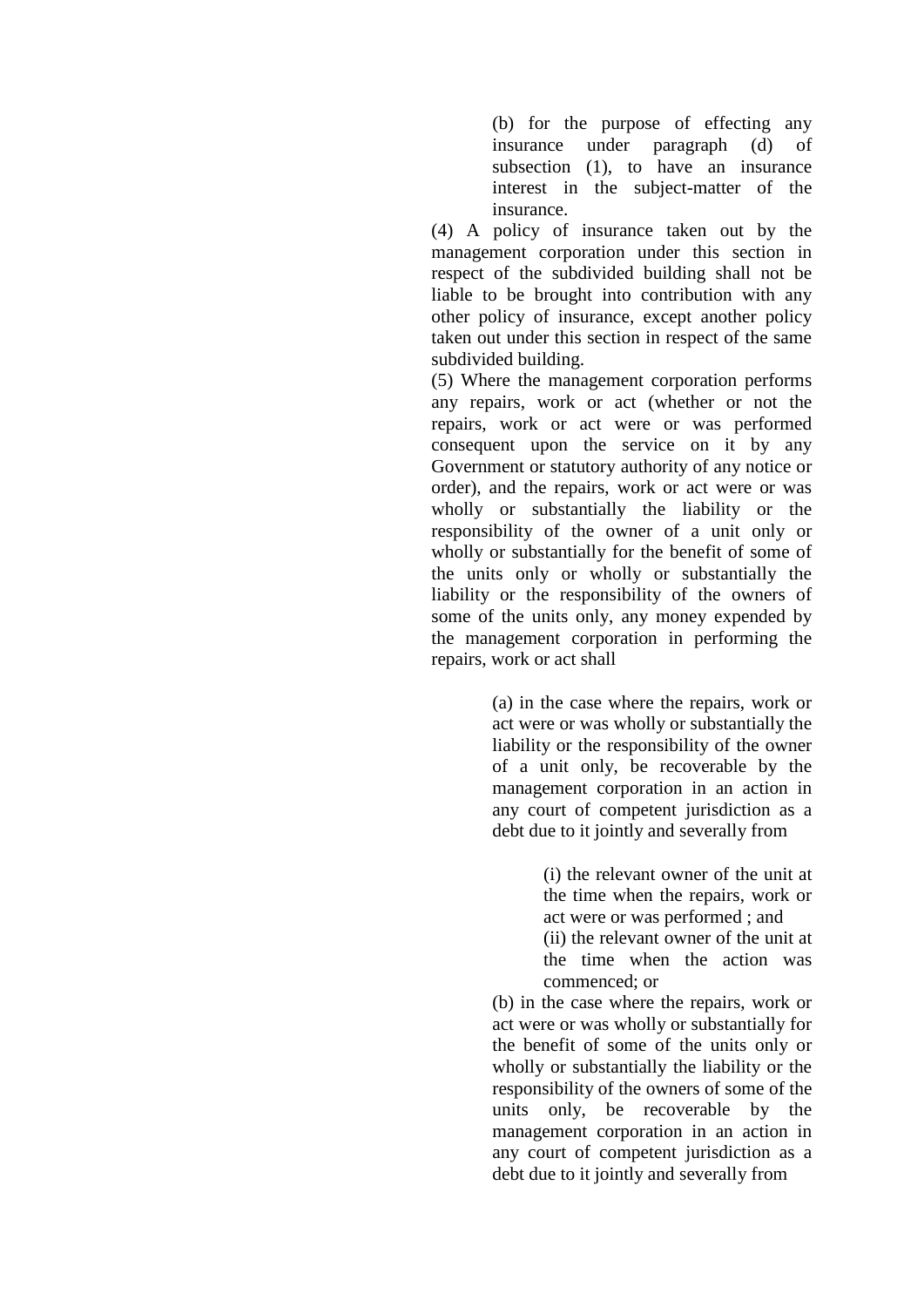(i) the relevant owner of each of such units at the time when the repairs, work or act were or was performed; and

(ii) the relevant owner, of each of such units at the time when the action was commenced, the amount payable by any owner and former owner in respect of any unit being not more than the proportion of the debt which the share unit of the unit then bears to the aggregate share units of all those units.

(6) An owner of a unit who is not the owner of the unit at the time when the repairs, work or act referred to in subsection (5) were or was performed shall not be liable to pay to the management corporation any amount due under that subsection if he has, at any time on or within twenty-one days before the date he acquired the title or interest in the unit, made a requisition in writing to the management corporation to inquire about the amount (if any) recoverable by the management corporation under that subsection in respect of the unit and the management corporation has

> (a) certified that no amount is then recoverable by the management corporation in respect of the unit pursuant to subsection (5); or

> (b) not given a reply to the requisition at any time within fourteen days of the date of the service of the requisition, and where the management corporation has certified that any amount is due under subsection (5), the liability of such owner shall be limited to the amount so certified.

(7) Where the management corporation incurs any expenditure or performs any repairs, work or act (whether or not the expenditure was incurred or the repairs, work or act were or was performed consequent upon the service on it by any Government or statutory authority of any notice or order) and the expenditure or the repairs, work or act were or was rendered necessary by reason of any wilful or negligent act or omission on the part of, or breach of any provision of its by-laws by any person or his tenant, lessee, licensee or invitee, the amount of that expenditure of any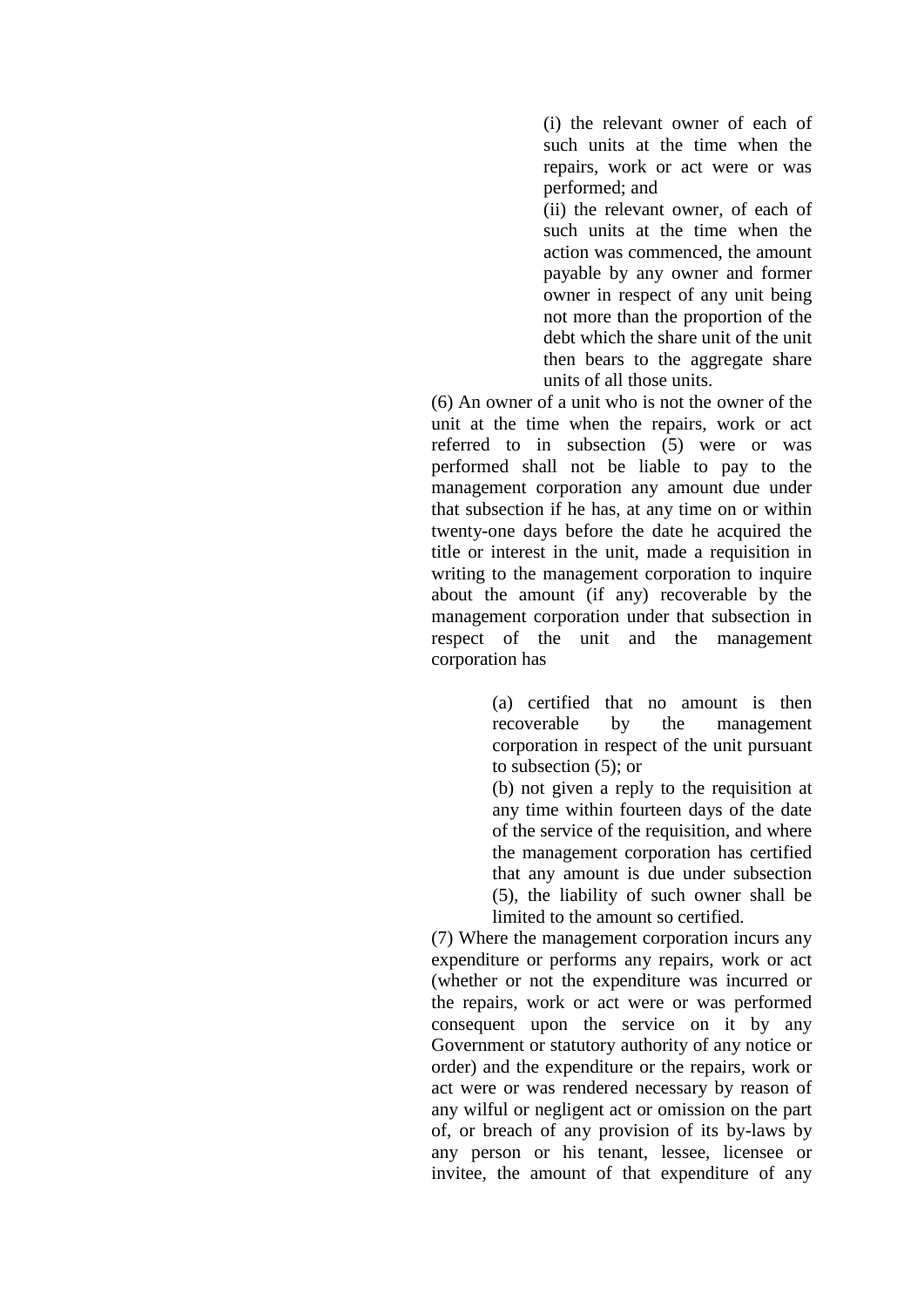money expended by it in performing the repairs, work or act shall be recoverable by it from that person as a debt in an action in any court of competent jurisdiction.

(8) The generality of this section shall not be prejudiced by any other provisions of this Law conferring a power or imposing a duty on the management corporation.

Policies of 20D. insurance.

> (1) Notwithstanding any existing policy of insurance effected on a subdivided building the owner of a unit may effect a policy of insurance in respect of damage to his unit in a sum equal to the amount secured by a subsisting mortgage thereon and owing as at the date of the damage or loss caused to the unit.

(2) Where any such policy of insurance is in force

(a) payment shall be made by the insurer under the policy to the registered mortgagees in order of their respective priorities, subject to the terms and conditions of the policy;

(b) subject to the terms and conditions of the policy, the insurer shall be liable to pay thereunder

(i) the value stated in the policy;

(ii) the amount of the damage or loss; or

(iii) the amount sufficient, at the date of the damage or loss, to discharge the mortgage charged upon the unit, whichever is the least amount;

(c) where the amount so paid equals the amounts necessary to discharge a mortgage charged upon the unit the insurer shall be entitled to a transfer of the mortgage ; and

(d) where the amount so paid by the insurance is less than the amount necessary to discharge a mortgage charged upon the unit the insurer shall be entitled to secure the amount so paid on terms and conditions agreed upon as provided in subsection (3) or, failing agreement, on the same terms and conditions as those contained in the mortgage.

(3) For the purposes of paragraph (d) of subsection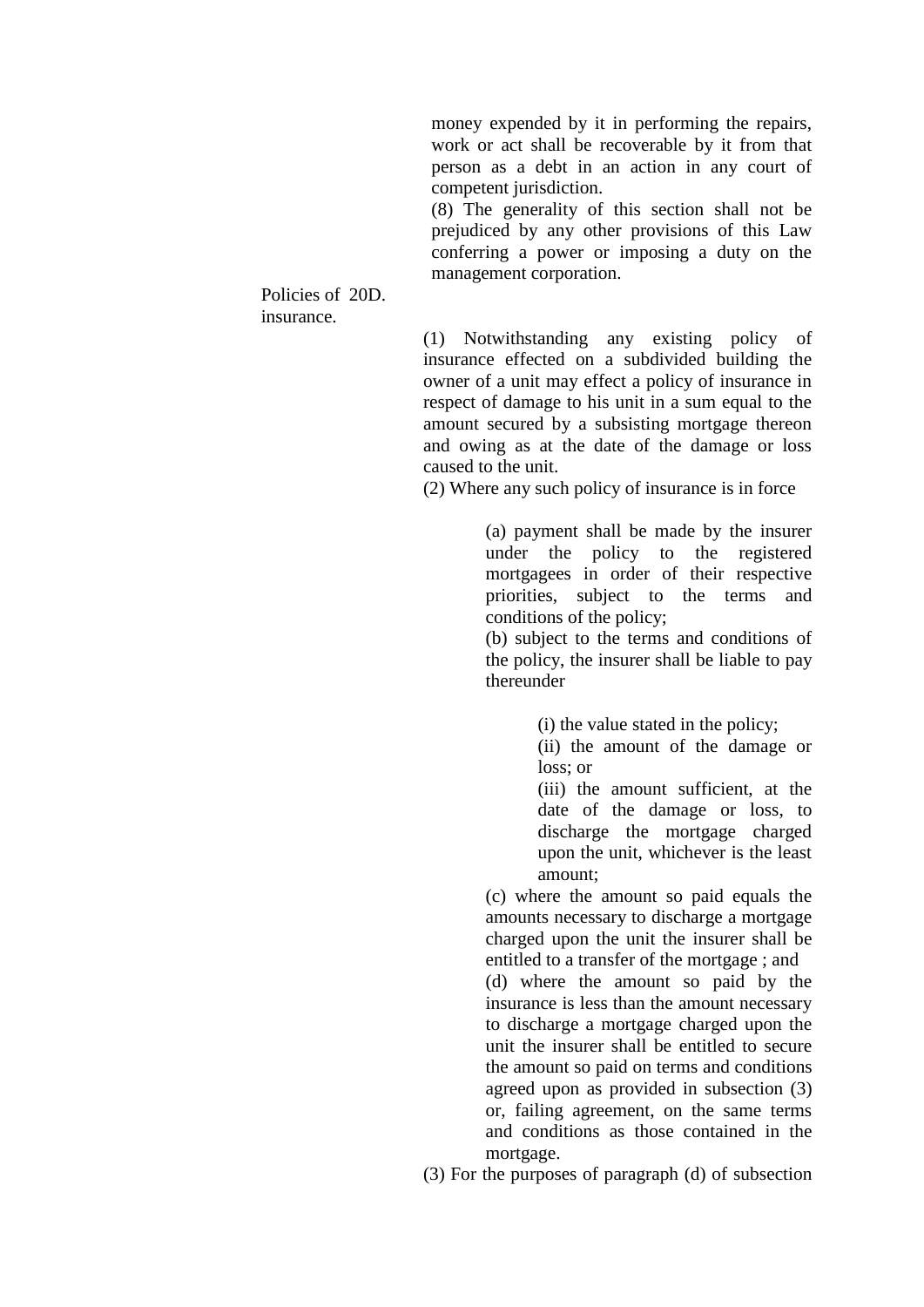(2) any insurer and mortgagee may at any time, whether before or after a policy of insurance has been effected by the owner of a unit, agree upon the terms and conditions of the sub mortgage.

(4) Nothing in this section shall limit the right of the owner of a unit to insure against risks other than damage to his unit.

(5) The policy of insurance authorized by this section and taken out by the owner of a unit in respect of damage to his unit shall not be liable to be brought into contribution with any other policy of insurance save another policy taken out under this section in respect of damage to the same unit.

(6) The provisions of this section shall apply not withstanding the provisions of any law relating to insurance.

Appointment 20E. of administrator by court.

(1) The court on the application of the management corporation, the owner of a unit or any other person or body having a registered interest in a unit may appoint an administrator for the management corporation for a fixed or indefinite period and on such terms and conditions as to remuneration or otherwise as the court thinks fit.

(2) The remuneration and expenses of the administrator shall be charged upon the management fund of the management corporation. (3) The administrator, to the exclusion of the management corporation, shall have the power and shall perform the duties of the management corporation, or such of them as the court may order:

Provided that the provisions of this subsection shall not prevent an application by the management corporation under subsection (4) for the removal or replacement of the administrator.

(4) The court on the application of the administrator or any person or body entitled to apply under subsection (1) may remove or replace the administrator.

(5) An administrator when appointed shall forthwith lodge with the Registrar and the Common Amenities Board an office copy of the order of court making his appointment.

(6) Where an order of court for removal or replacement of an administrator has been granted to any person, such person shall forthwith lodge with the Registrar and the Common Amenities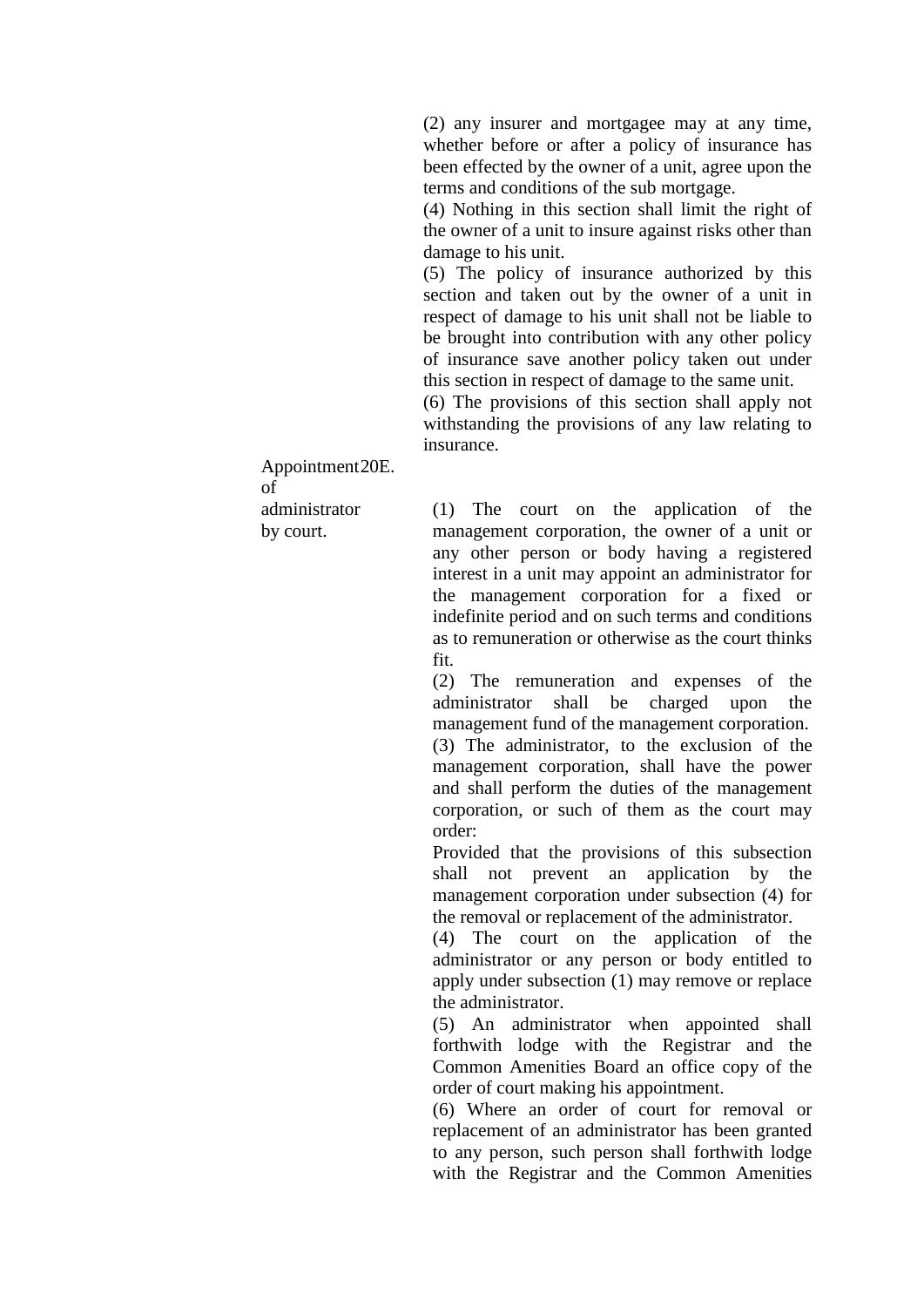Board an office copy of such removal or replacement.

(7) On any application made under this section the court may make such order for the payment of costs as it thinks fit.

(1) Where the Common Amenities Board is satisfied that the management corporation is not carrying out its duties or performing its business satisfactorily and is of the opinion that certain duties must be carried out urgently or immediate action must be taken with respect to matters of concern to the management corporation and the owners of all the units, the Common Amenities Board shall have the power and may perform the duties of the management corporation until such time an administrator is appointed under section

20E.

(2) The expenses incurred by the Common Amenities Board for and on behalf of the management corporation shall be a charge upon the management fund of the management corporation.

(3) When the Common Amenities Board has exercised the powers conferred upon it under this section it shall as soon as possible notify the management corporation concerned or every member thereof or the person responsible for the management of the subdivided building and the common elements.

By-laws for 20G. regulating the control, management, &c, of subdivided buildings.

(1) Every subdivided building shown in a Condominium Plan shall be regulated by by-laws which shall provide for the control, management, administration, use and enjoyment of the units and the common elements.

(2) The by-laws shall include the by-laws set out in Second Schedule to this Law which shall not be amended or replaced by the management corporation.

(3) The by-laws set out in the Second Schedule to this Law, shall, as and from the registration of a Condominium Plan, be in force for all purposes in relation to every subdivided building.

(4) The management corporation may, subject to the provisions of this Law and any other written law, by special resolution make additional bylaws, not inconsistent with the by-laws set out in

management corporation until administrator is appointed.

Common Amenities Board to perform duties of

20F.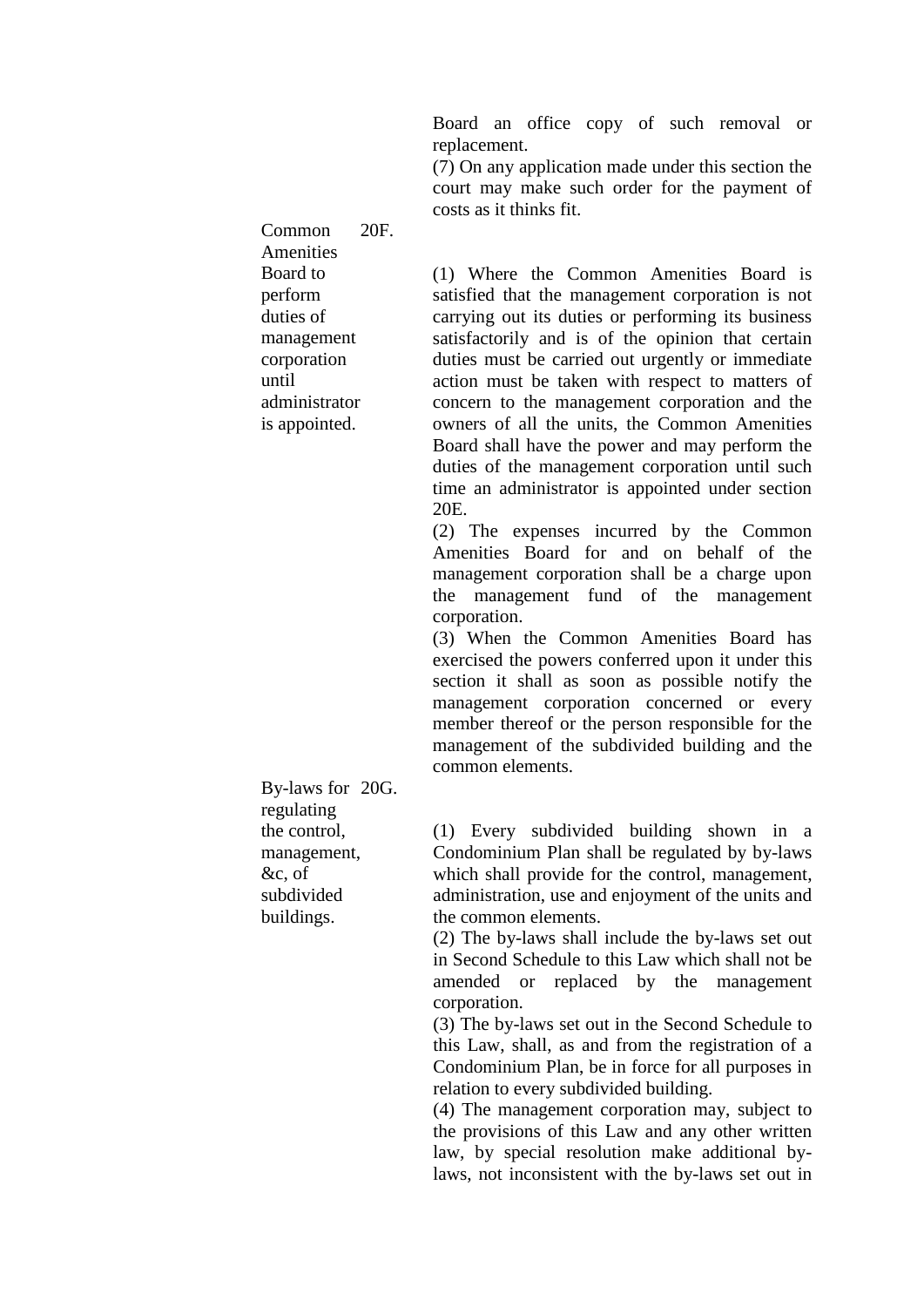the Second Schedule to this Law, for regulating the control, management, administration, use and enjoyment of the subdivided building.

(5) The by-laws for the time being in force in respect of the subdivided buildings shall bind the management corporation and the owners of all the units to the same extent as if they constituted properly executed agreements

> (a) on the part of the management corporation with the owners of all the units; and

(b) on the part of each owner of a unit with the management corporation.

(6) The management corporation shall

(a) keep a record of the by- laws in force from time to time;

(b) on receipt of an application in writing made by the owner of a unit or by a person duly authorized to apply on behalf of the owner of a suit for a copy of the bylaws in force, supply to such owner or duly authorized person at a reasonable cost a copy of the by-laws.; and

(c) on the application of any person who satisfies the management corporation that he has a proper interest in so applying, make available for inspection the by-laws.

(7) No by-law shall be capable of operating

(a) to prohibit or restrict the assurance of any unit; or

(b) to destroy or modify any servitude expressly or impliedly created by or under this Law.

(8) A copy of every by-law made by the management corporation and every modification or amendment of any by-law for the time being in force, certified as a true copy under the seal of the management corporation, shall be lodged by the management corporation with the Common Amenities Board.

(9) The management corporation or any owner of a unit shall be entitled to apply to the court

> (a) for an order to enforce the performance of or restrain the breach of any by-law by; or

> (b) to recover damages for any loss or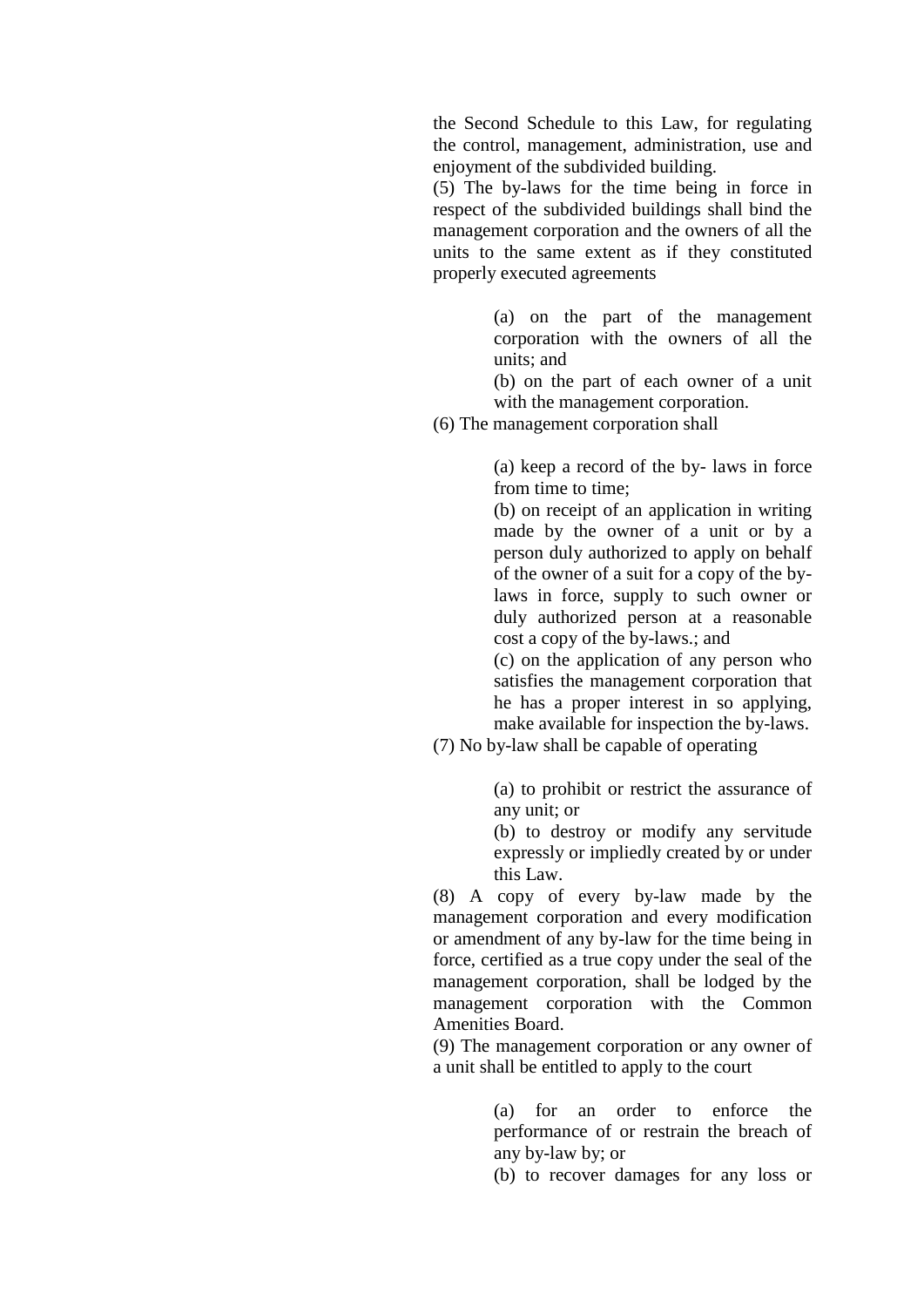injury to any person or property arising out of the breach of any by-law from, any person bound to comply therewith, the management corporation or the administrator, and the court may make such order against any such person, the management corporation or the members of its council, or the administrator, as the court thinks fit.

(10) Every owner or occupier of a unit who commits a breach of any of the by-laws in the Second Schedule to this Law or makes default in complying with the provisions of the said by-laws, and every owner of a unit who is knowingly a party to the breach or default, shall be guilty of an offence under this Law.

(1) The management corporation shall establish a fund for administrative expenses (hereinafter referred to as " the management fund") sufficient in the opinion of the management corporation for the purposes of controlling, managing and administering the common elements, paying rent, rates and premiums of insurance and discharging any other obligation of the management corporation.

(2) The management corporation may by unanimous resolution invest as it thinks fit any moneys in the management fund provided that a unanimous resolution shall not be required for investment in a fixed deposit account with a bank. (3) For the purposes of establishing and maintaining the management fund the management corporation may at a general meeting

> (a) determine from time to time the amounts to be raised for the purposes mentioned in subsection (1);

> (b) raise the amounts so determined by levying contributions on the owners of all the units in proportion to the share units of their respective units; and

> (c) determine the amount of interest payable by the owner of a unit in respect of late contributions.

(4) On application by or on behalf of a person who is the owner of a unit or by or on behalf of a prospective purchaser of a unit that is offered for

Establishment20H. of management fund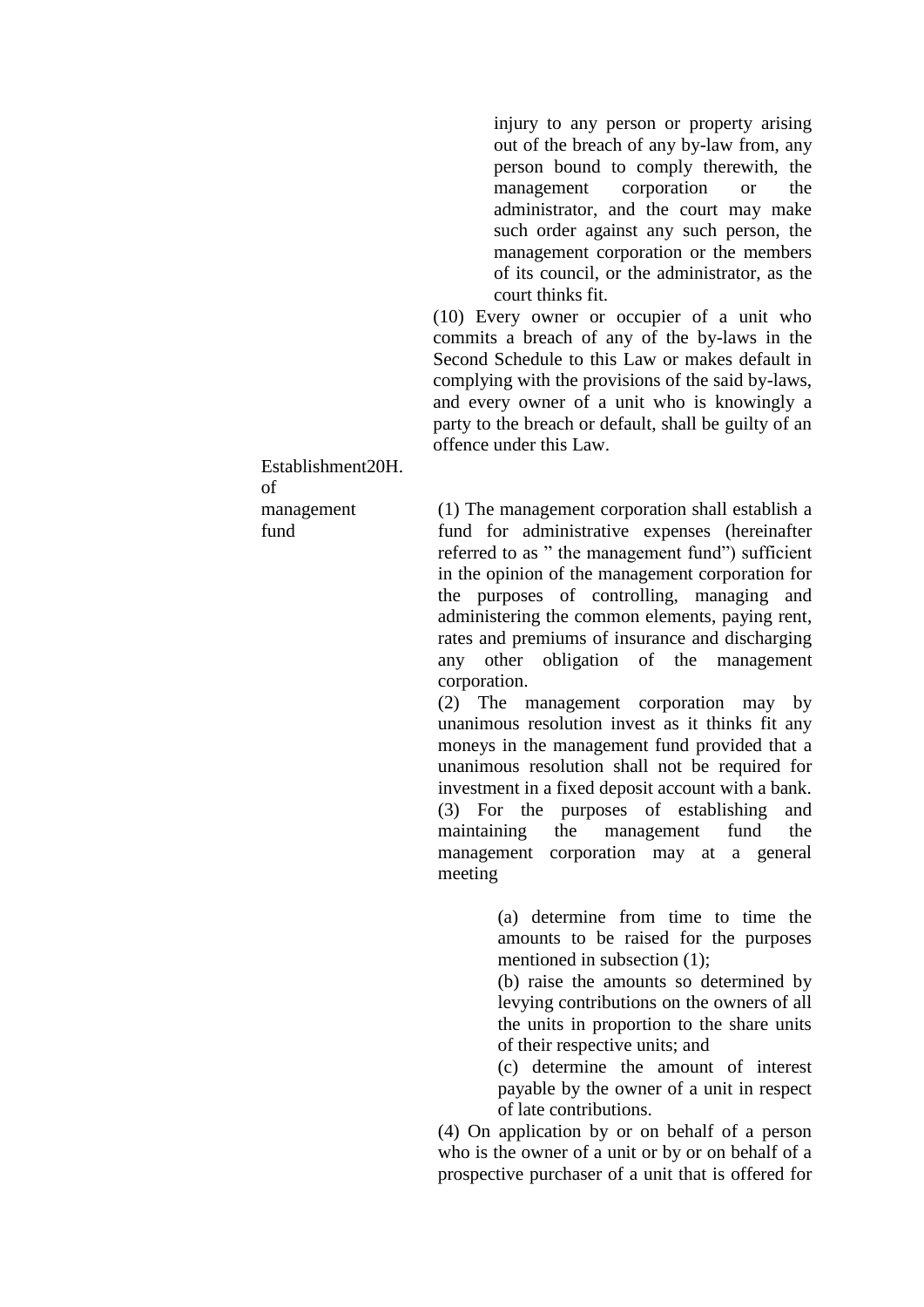sale or by or on behalf of the mortgagee or prospective mortgagee of a unit, the management corporation shall issue to that person a certificate certifying

> (a) the amount determined pursuant to subsection (3) as the contributions of that owner;

> (b) the time and manner of payment of the amount determined by it pursuant to that subsection;

> (c) the extent (if any) to which the contribution has been paid;

> (d) the amount (if any) then recoverable by the management corporation in respect of the unit pursuant to subsection (5) of section 20c:

> (e) the sum or the respective sums standing to the credit of the fund or funds kept and maintained by the management corporation pursuant to subsection (1), and the amount or respective amounts out of that fund or those funds committed or earmarked for any expenses already incurred by the management corporation; and

> (f) whether or not the management corporation has incurred any expenditure or performed or is about to perform any repairs, work or act in respect of which a liability is likely to be incurred by the owner or a unit under any provision of this Law and, if so, the estimated amount of the expenditure or the general nature of the reapers, work or act, and as against the management corporation and in favour of any person (including the member) relying in good faith on such certificate, that certificate shall be conclusive evidence of the matters certified therein.

(5) Any contribution levied under subsection (3) in respect of a unit shall be due and payable on the passing of a resolution to that effect by the management corporation, and in accordance with the terms of that resolution, and may be recovered as a civil debt from the owner of, or his successor in title to, the unit.

(6) For the purposes of subsection (5) " owner of a unit" includes the person for the time being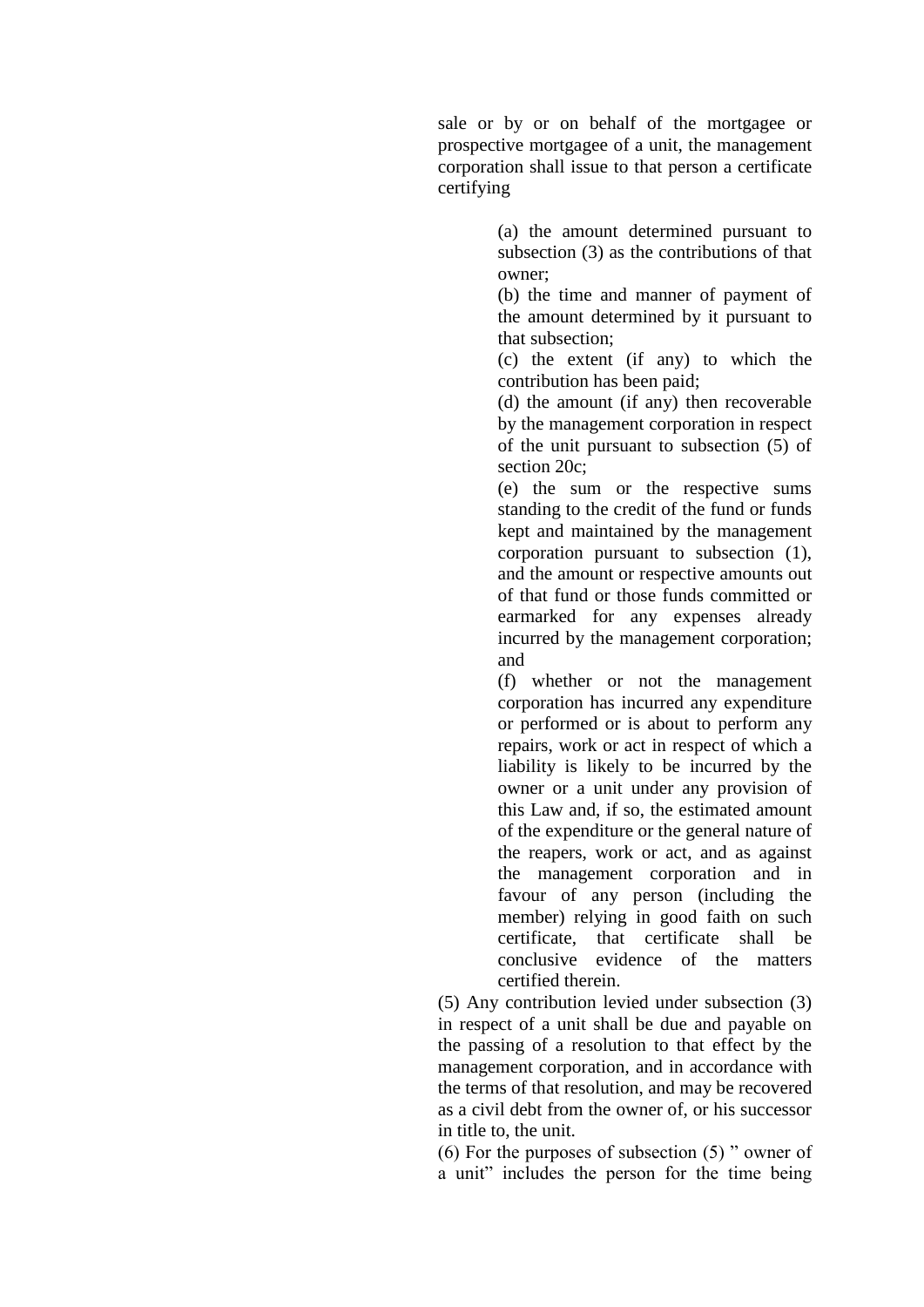receiving the rent of the unit whether as agent or trustee or as receiver, and who would receive the same if the unit were let to a tenant.

Recovery of 20J. contributions.

(1) Where

(a) any contribution has been levied under subsection (3) of section 20H in respect of a unit; or

(b) any amount is recoverable by the management corporation in respect of a unit pursuant to subsection (5) of section 20C,

and such contribution or amount remains unpaid on the expiry of a period of fourteen days after the management corporation has sent a written demand for the contribution or amount, that contribution or amount including any interest due thereon (if any) shall constitute a first charge on the unit in favour of the management corporation.

(2)The management corporation shall, subject to the provisions of subsection (3), have the power of sale and all other powers relating or incidental thereto as if such management corporation was a registered mortgagee and the amount of contribution due (including any interest thereon) shall be subject to all statutory rights and charges of any Government or statutory authority over the unit and to all encumbrances registered or notified prior to the date of lodgment of the said instrument of charge.

(3)The management corporation shall not proceed under subsection (2) to sell the unit unless

> (a) a special resolution has been passed by the management corporation to have the unit sold ;

> (b) a notice of the intended sale has been published once in one or more daily newspapers;

> (c) during the period of six weeks after the date of such publication no payment has been made for the amount of contribution including interest thereon due and the cost of publication specified in paragraph (b) as well as any other necessary incidental charges; and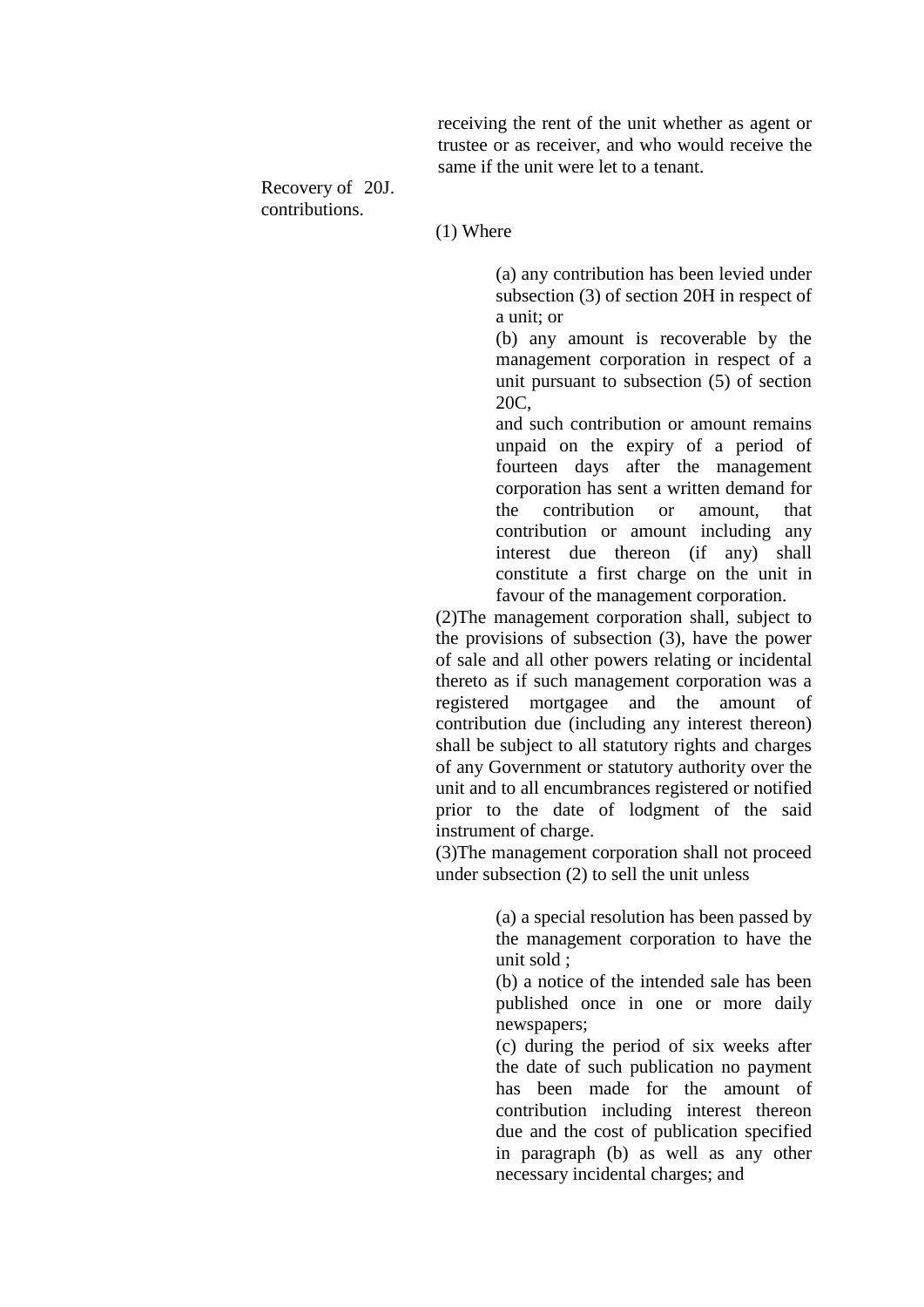(d) there is no legal action pending in court to restrain the management corporation from proceeding with the sale.

(4) Where a transfer of any unit has been made by the management corporation in the exercise of its power of sale as a charge pursuant to the provisions of subsection (3) and lodged with the Registrar for registration

> (a) such transfer shall not be accepted for registration unless there has been lodged with the Registrar

> > (i) a certified true copy of the special resolution of the management corporation authorizing the exercise of its power of sale with the seal of the management corporation affixed thereto in the presence of two members of the council of the management corporation;

> > (ii) a copy each of the notice of the publication specified in paragraph (b) of subsection (3); and

> > (iii) a statutory declaration made by two members of the council of the management corporation referred to in sub-paragraph (i) of this paragraph jointly stating that the contribution and interest due thereon including all necessary incidental charges have not been paid and that there is no legal action pending in court to restrain the management corporation from proceeding with the sale of the unit; and

(b) neither the purchaser of the unit from the management corporation nor the Registrar shall be concerned to enquire into the regularity or validity of the sale or transfer.

(5) Where the management corporation has wrongfully or otherwise exercised its power of sale in contravention of the provisions of this section every member of the council of the management corporation present when the special resolution was passed or in whose presence the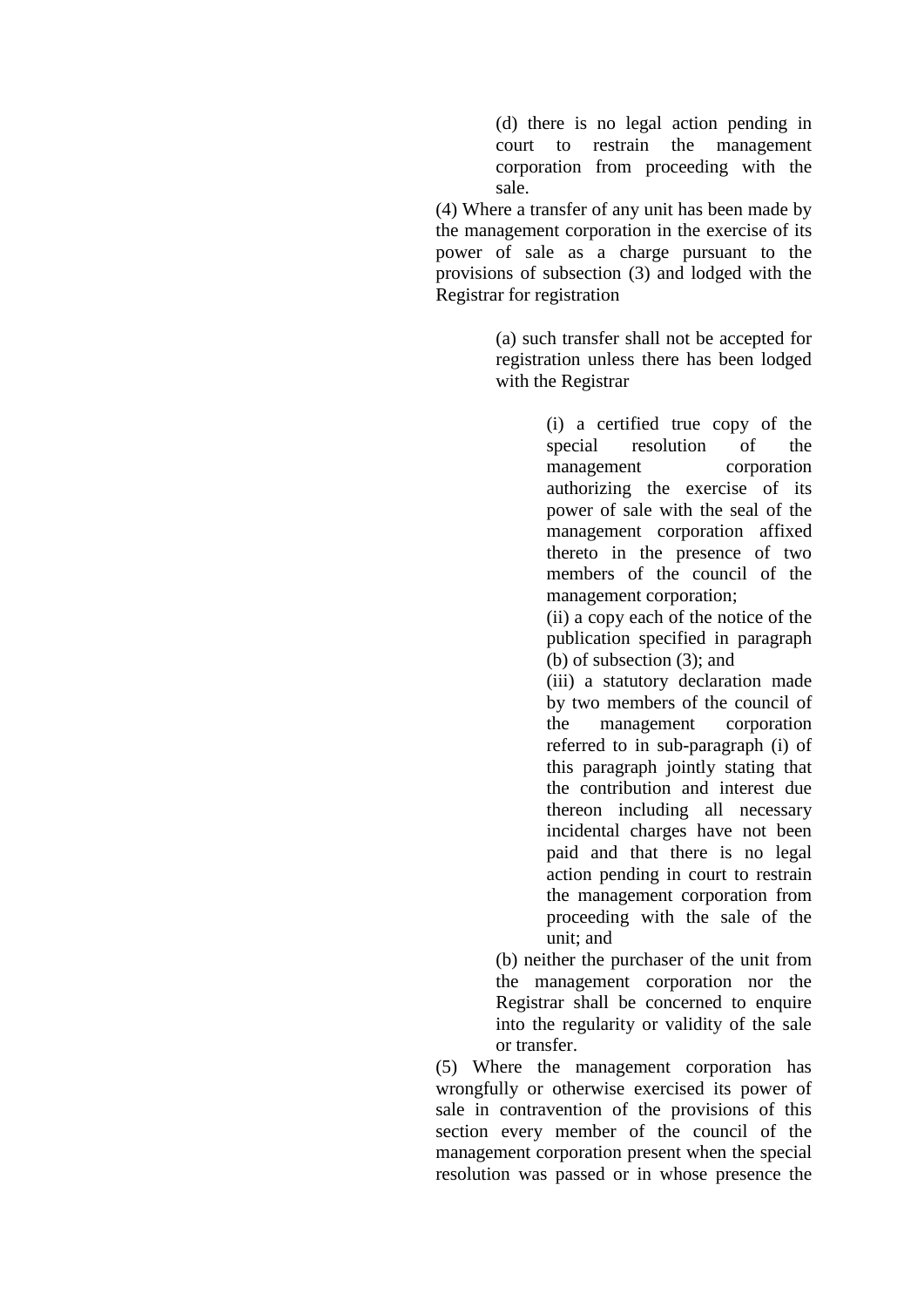seal of the management corporation was affixed to the certified true copy of the special resolution passed and lodged with the transfer pursuant to subsection (4) of this section shall be guilty of an offence under this Law.

(6) The unit shall, upon payment of the amount of contribution due including all interest thereon and any necessary incidental charges, be discharged by the management corporation upon the receipt of such payment.

(7) The provisions of this section shall be without prejudice to the rights and powers conferred on the management corporation by subsection (5) of section 20C or subsections (5) and (6) of section 20H to recover the contribution or amount due and all interest thereon including any legal costs and incidental charges necessarily incurred for the recovery of such contribution or amount in respect of any unit as a civil debt from the owner of, or his successor in title to, the unit.

(8) In this section " Government or statutory authority" shall include any person, corporation or body, authorized or empowered by any written law to attach, sell or acquire land compulsorily.

(1) The payment of any amount lawfully incurred by the management corporation in the course of the exercise of any of its powers or functions or the carrying out its duties or obligations shall, by virtue of this section, be guaranteed by the persons who, for the time being and from .time to time, are the members of the management corporation, the member who is or the members who are the owner or owners of each unit being liable under such guarantee only for such proportion of the money so incurred as the share unit of that unit bears to the aggregate share units of all the units. (2) Where

> (a) by reason of any liability of a member or former member of the management corporation under subsection (1) that member or former member has, in respect of any matter, been obliged to pay, and paid, more than the proportion for which he was liable in respect of that matter under subsection (3) of section 20H ; and (b) any other member or members of the management corporation has or have not

Liability of 20K. members of management corporation,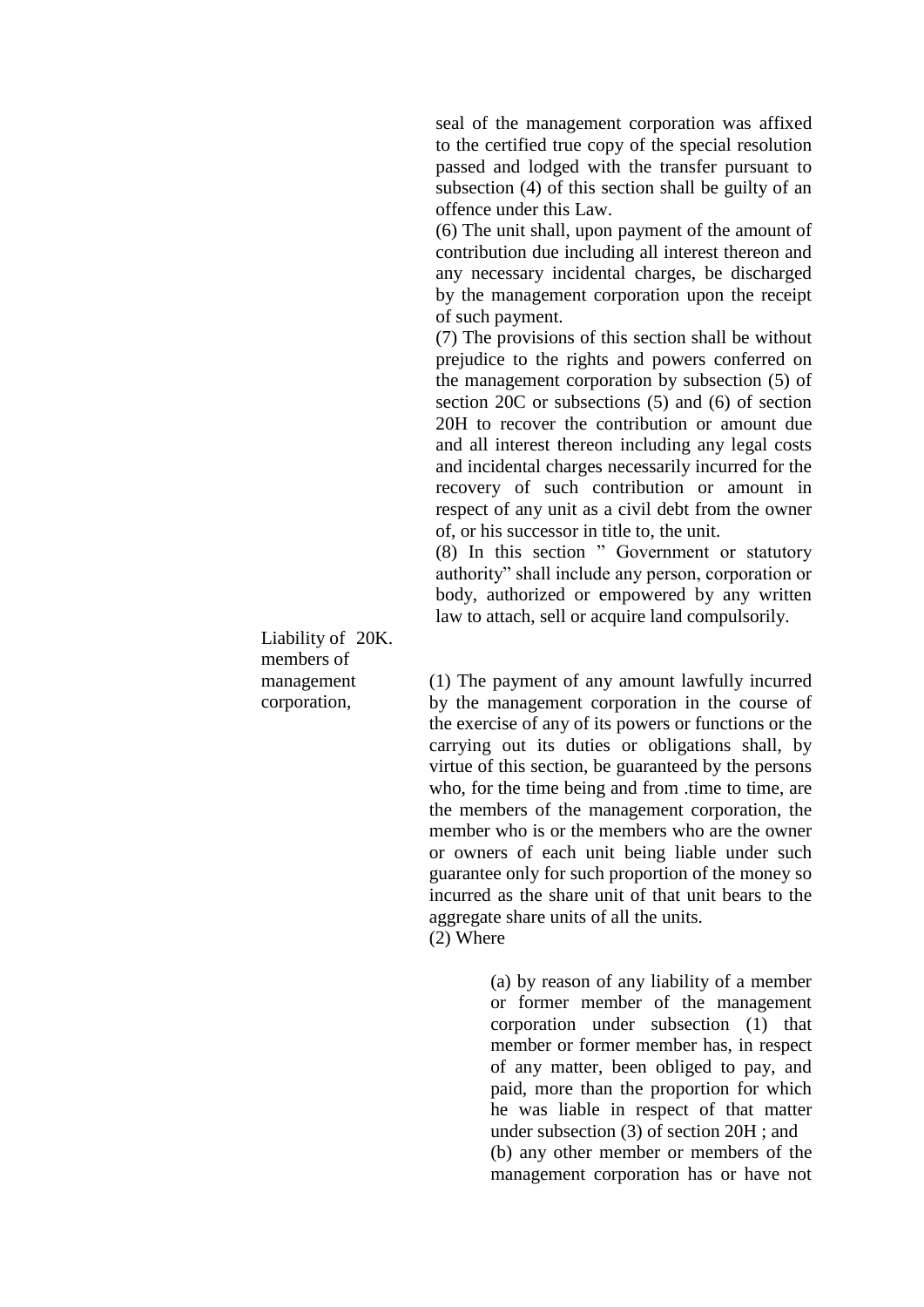discharged or fully discharged his or their liability under that subsection in respect of that same matter,

the member or former member referred to in paragraph (a) of this subsection shall be entitled to recover from the member or members referred to in paragraph (b) of this subsection in any court of competent Jurisdiction, as a debt due to him from that member or those members, an amount not exceeding the amount by which the aggregate amount paid by him in respect of that matter exceeded the amount of the proportion for which he was liable in respect of that matter under subsection (3) of section 20H, but no member referred to in paragraph (h) of this subsection shall be held liable to pay under this subsection more than the amount remaining undischarged of his liability in respect of that matter under subsection (3) of section 20H.

Powers of 20L. voting of owners unable to control his property.

(1) Where the owner of a unit is for any reason unable to control his property, the powers of voting conferred on him by the First Schedule to this Law shall be exercisable by the person who is for the time being authorized by law to control that property.

(2) Where the owner's interest is subject to one or more registered mortgages, the powers of voting conferred on him by the First Schedule to this Law

> (a) shall, in any case where an unanimous resolution is required, be exercised by the mortgagee first entitled in priority either personally or by proxy unless such mortgagee has at any time prior to the general meeting given notice in writing to the management corporation that he does not intend to exercise the said powers of voting;

> (b) in any other case, may be exercised by the owner unless the mortgagee first entitled in priority has at any time prior to the general meeting given written notice to the management corporation of his intention to exercise the said powers of voting and in such event the powers of voting shall be exercised by the mortgagee when the mortgagee is present personally or by proxy at the general meeting and if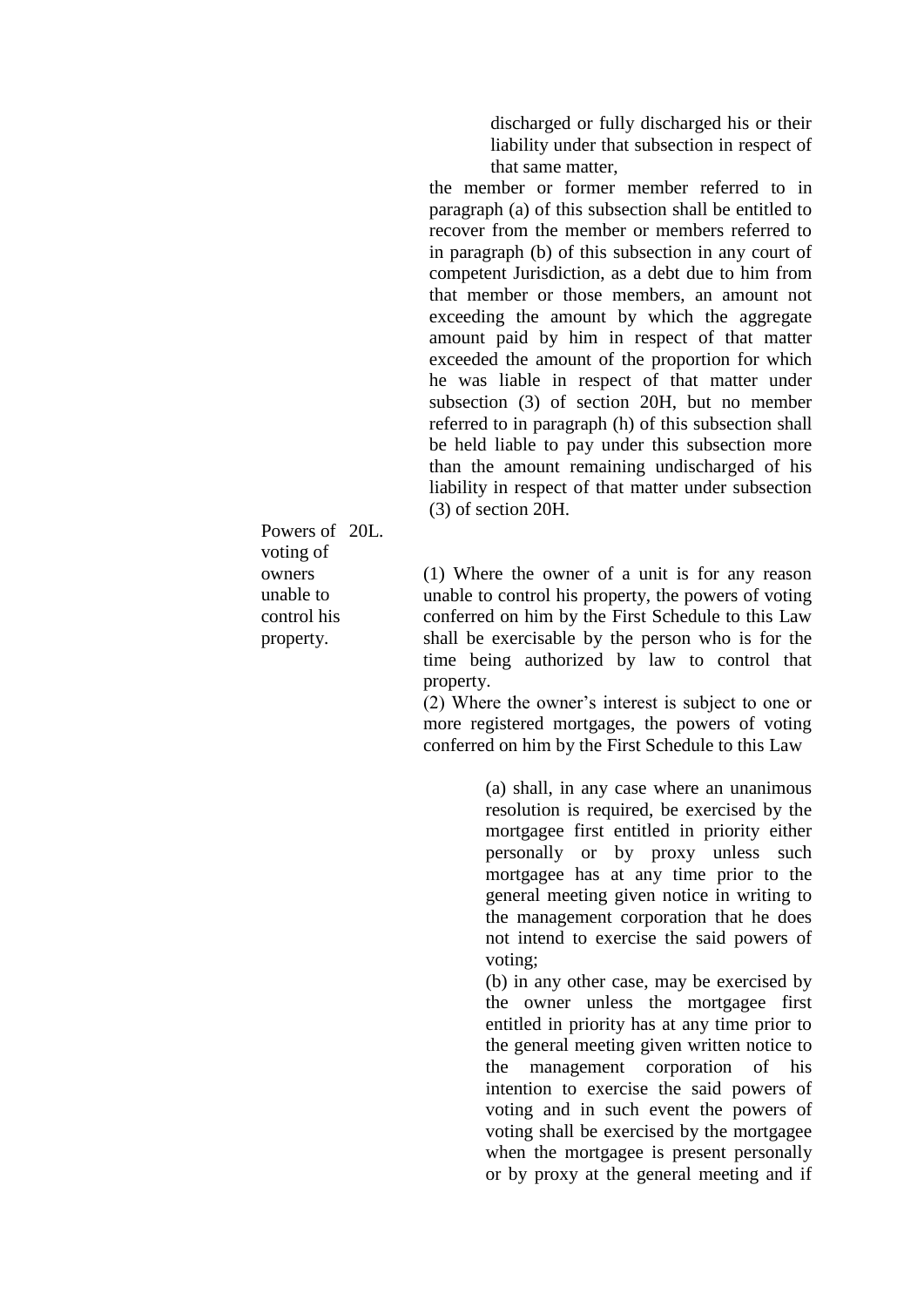the mortgagee or his proxy is not present at the general meeting, then the powers of voting may subject to the provisions of paragraph (c) be exercised by the owner; (c) in any case where the mortgagee first entitled in any priority does not wish to exercise his powers of voting, the registered mortgagee entitled next in priority or his proxy may exercise the powers of voting conferred upon the mortgagee first entitled in priority and if the registered mortgagee entitled next in priority or his proxy is not present at the said general meeting then such powers of voting may be exercised by the owner.

(3) A registered mortgagee shall not be entitled to exercise his powers of voting conferred by subsection (2) unless he has notified his interest to the management corporation.

Power of court to appoint Public. 20M. Where the court, on the application of the management corporation or the owner of a unit, is satisfied that there is no person or body able to vote in respect of a unit, the court

Trustee to exercise voting powers in certain cases. (a) shall, in cases where an unanimous resolution is required by this Law; and (b) may, in any other case, appoint the Public Trustee or some other fit and proper person or body for the purpose of exercising such of the powers of voting attached to the unit under this Law as the court may determine.

Service of 20N. notice and documents.

(1) The management corporation shall at or near the front building alignment of the Condominium Property

> (a) cause to be continuously displayed a notice showing the name of the management corporation and the address for service of documents shown on the registered Condominium Plan; and (b) where the address for service of documents shown on the registered Condominium Plan is the postal address of the building erected within the Condominium Property, cause to be continuously available a receptacle suitable for purposes of postal delivery with the name of the management corporation clearly shown thereon.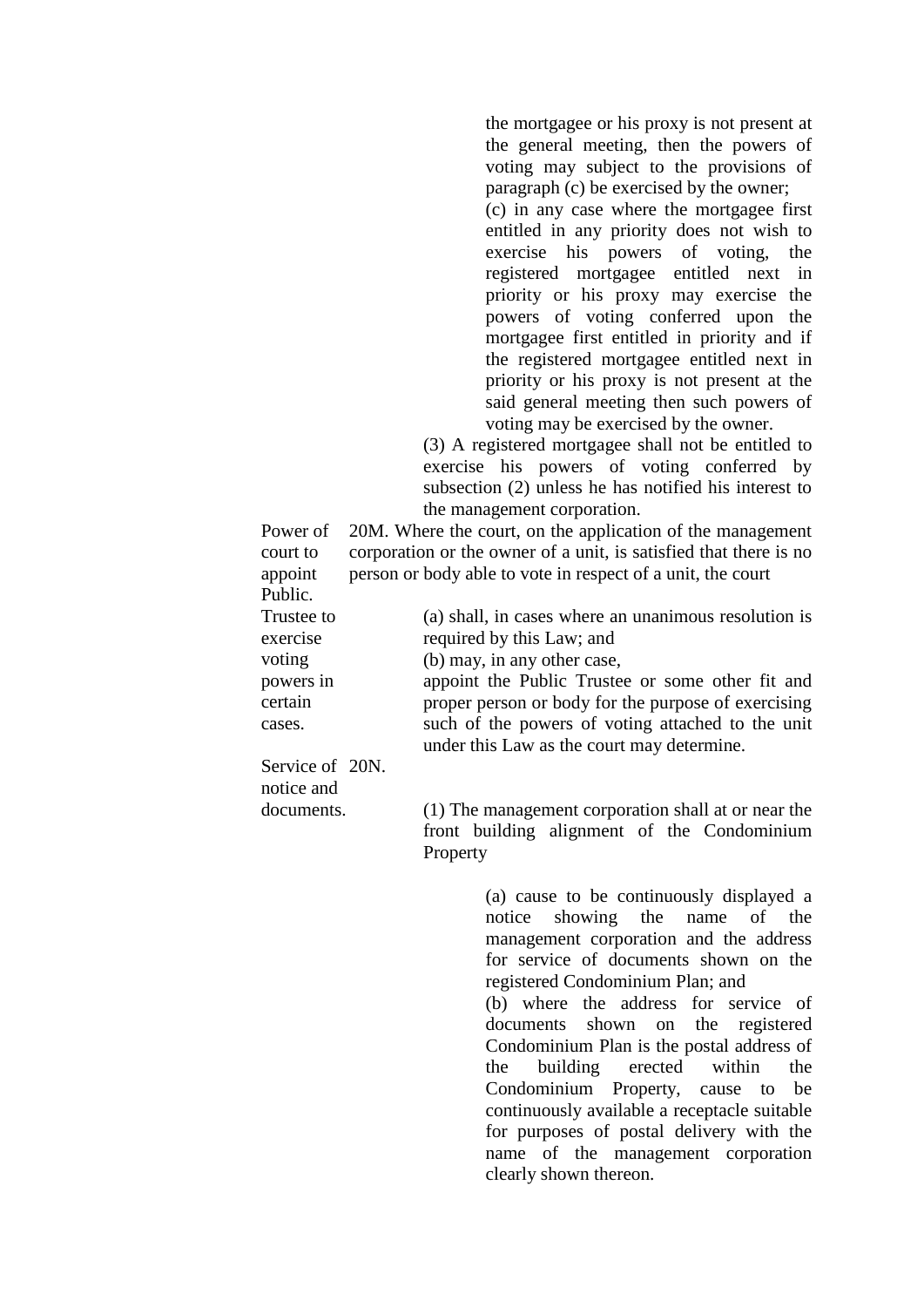(2) Where the address for service of documents is altered the management corporation shall forthwith notify the Registrar and the Common Amenities Board of the alteration, and the Registrar shall amend the registered Condominium Plan accordingly.

(3) A document may be served on the management corporation by sending it by registered post addressed to the, management corporation at the address shown on the registered Condominium Plan or any amendment thereto.

(4) Any notice sent by registered post to the last recorded address of the management corporation shall be deemed to be duly served on the management corporation at the time when a letter would in the ordinary course of post be delivered, and notwithstanding the fact that the letter may be returned through the post office undelivered.

(5) For the purposes of this section " document " includes summons, notice, order and other legal process.

Procedure 20P. Where a subdivided building shown in a Condominium when subdivided corporation shall in the following priority: building is Plan is damaged but is not totally destroyed the management

damaged.

(a) reinstate the damaged portion of the subdivided building and provide a scheme for the continued use of the subdivided building in whole or in part;

(b) apply the insurance moneys received by the management corporation in respect of damage to the subdivided building towards the scheme of reinstatement and continued use of the subdivided building referred to in paragraph (a);

(c) direct the payment of the insurance moneys received by the management corporation to the owners of the units or some or one or more of them whose units were damaged or destroyed.

Destruction 20Q. of subdivided buildings.

(1) For the purposes of his Law, a subdivided building shown in a Condominium Plan shall be deemed to be destroyed when the owners of all the units by unanimous resolution resolve that the subdivided building be destroyed.

(2) Upon destruction of the subdivided building the management corporation shall forthwith lodge with the Registrar a notice of its destruction.

(3) On receipt of that notice the Registrar shall enter a notification of the destruction of the subdivided building and a memorial of the vesting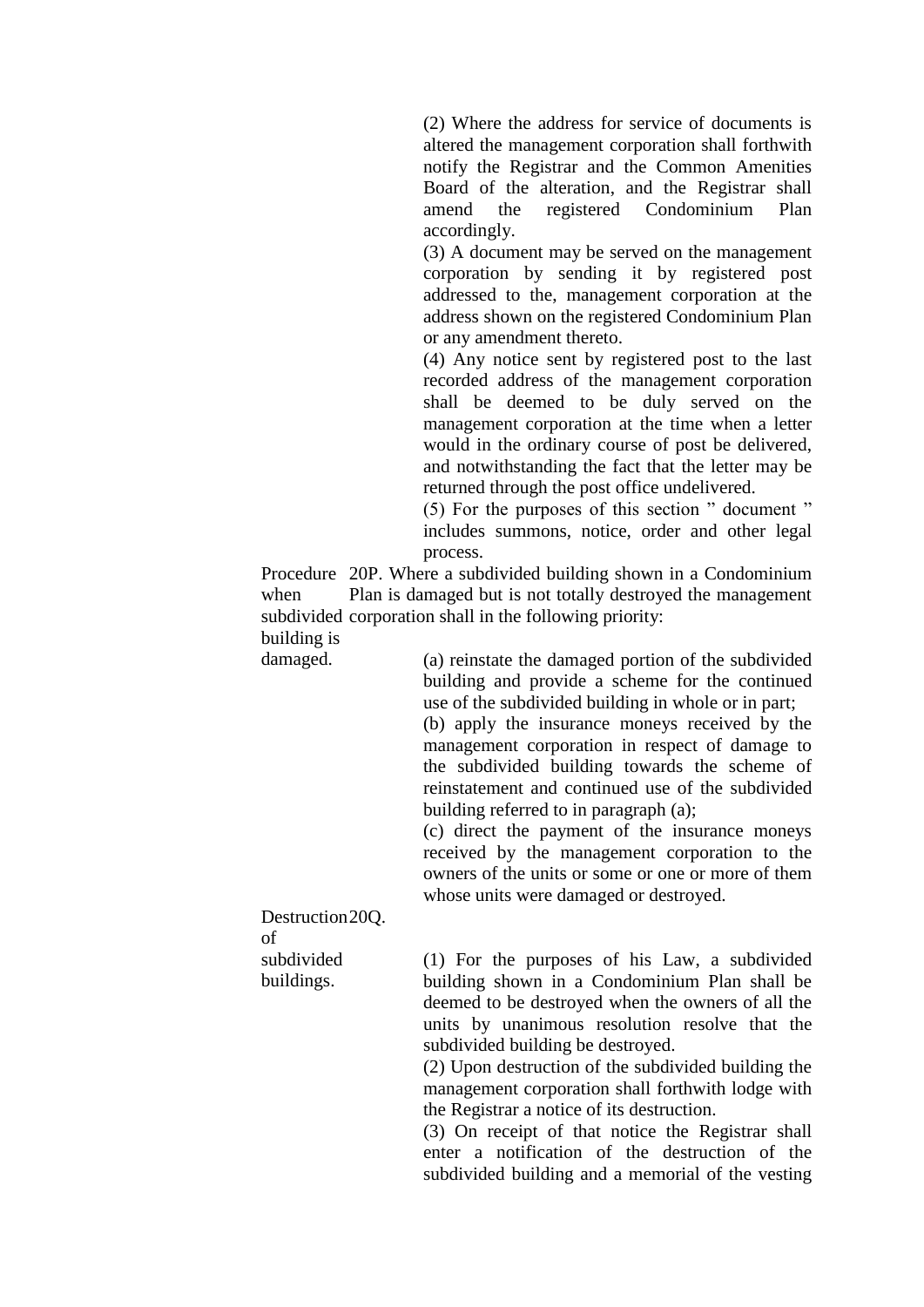of the Condominium Property in the owners as tenants in common in the registered Condominium Plan and in the volume and folio of the land register comprising the Condominium Property. (4) Upon the entry of that memorial

> (a) each owner shall cease to be the owner of the unit and shall be entitled to the Condominium Property as a tenant in common with the other owners in the shares proportional to his share units and for the same term and tenure held by him in respect of his unit;

> (b) any subsisting encumbrance registered against his unit shall be an encumbrance on his share in the land comprising the Condominium Property, and a memorial or notification of the encumbrance entered in the volume and folio of the land register comprising that land shall bear the same date as the date of registration of that encumbrance against his unit; and

> (c) all statutory servitudes implied under this Law shall cease to affect the land comprising the Condominium Property or any part thereof.

(5) The former owners may by unanimous resolution direct the management corporation to transfer the Condominium Property or any part thereof.

(6) The management corporation, if it is satisfied that the resolution was duly passed and that all persons having registered interests in the Condominium Property have consented in writing to the release of their respective interests in the land comprising the Condominium Property or any part thereof, intended to be transferred, shall execute the appropriate transfer, and the transfer shall be valid and effective without execution by any person having a registered interest in the Condominium Property, and the receipt of the management corporation for any moneys payable to the management corporation under the transfer shall be a sufficient discharge, and shall exonerate the person taking under the transfer from seeing to the application or being answerable for any loss or misapplication of the moneys expressed to have been so received.

(7) A transfer executed by the management corporation pursuant to the last preceding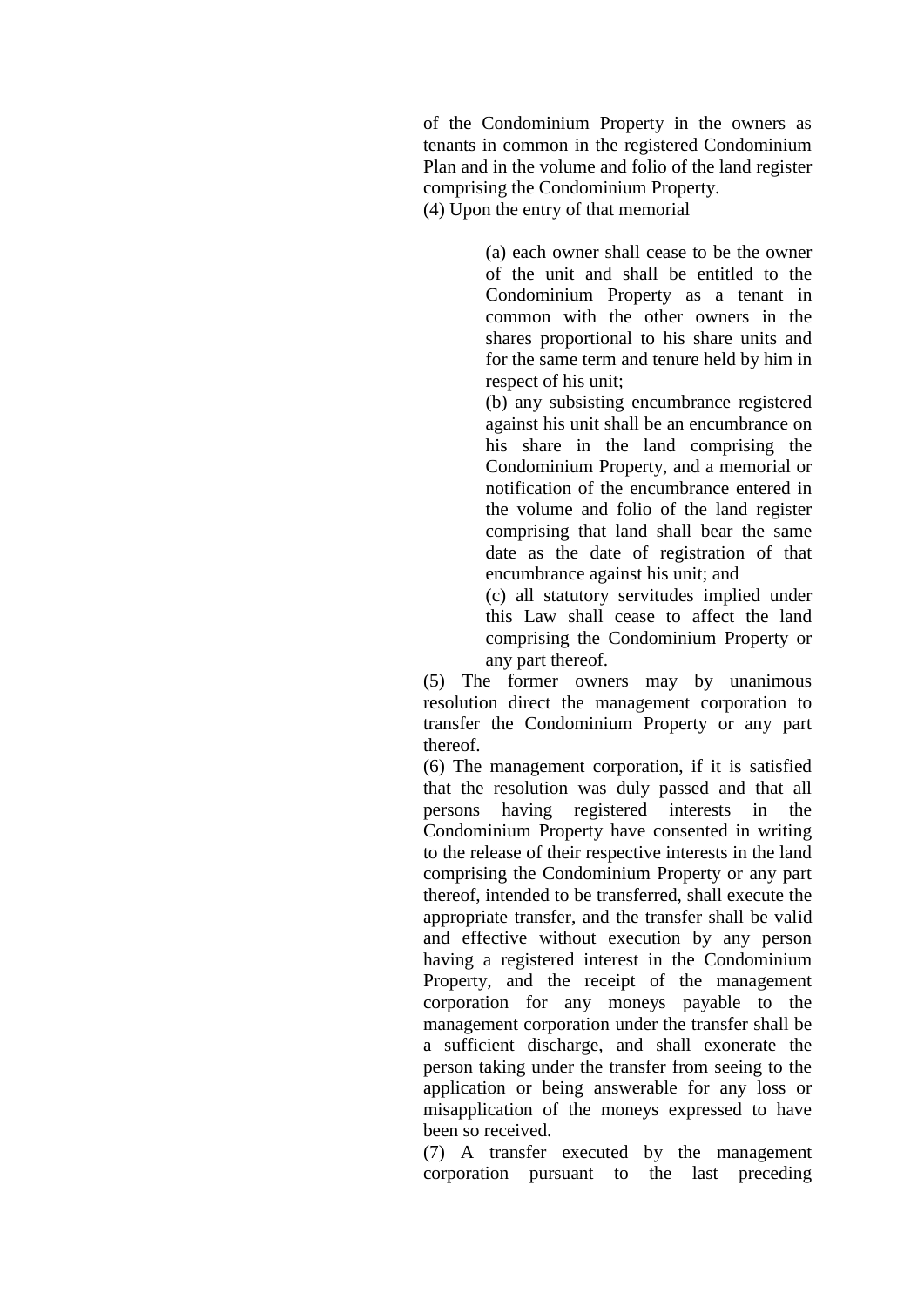subsection shall not be accepted for registration unless accompanied by a certificate under the seal of the management corporation that the resolution was duly passed and that all necessary consents were given, and such a certificate shall, in favour of a purchaser of the Condominium Property and in favour of the Registrar, be conclusive evidence of the facts stated therein.

(8) When land or any part thereof is transferred by a former owner or the management corporation after a notice of destruction of the subdivided building has been lodged with the Registrar

> (a) the former owner, if he is transferring, shall surrender to the Registrar his title deeds relating to his unit;

> (b) the management corporation, if it is transferring on behalf of all the former owners, shall surrender to the Registrar on behalf of all the former owners their title deeds; and

> (c) the Registrar, on receipt of the title deeds relating to the unit or units, as the case may be, shall cancel the relevant folios of the subsidiary register of Condominium Property, and thereafter the transferee shall deal with the land in accordance with the provisions of the Registration of Documents Ordinance.

(9) Notwithstanding the termination of a subdivision under this section the relevant record of the subsidiary register of Condominium Property may be used in evidence as a record of matters relating to the subdivision before its termination so long as the management corporation continues in existence.

(10) Where a transfer of the Condominium Property pursuant to subsection (5) has been lodged with and registered by the Registrar, the management corporation shall be continued in existence for the purpose of winding up its affairs.

(11) The court may, on the application of the management corporation or its administrator, a former owner or a former mortgagee, by order make provision for the winding up of the affairs of the management corporation and for the appointment of a liquidator to carry out the winding up.

(12) Unless and until a liquidator has been appointed by the court for the purpose of carrying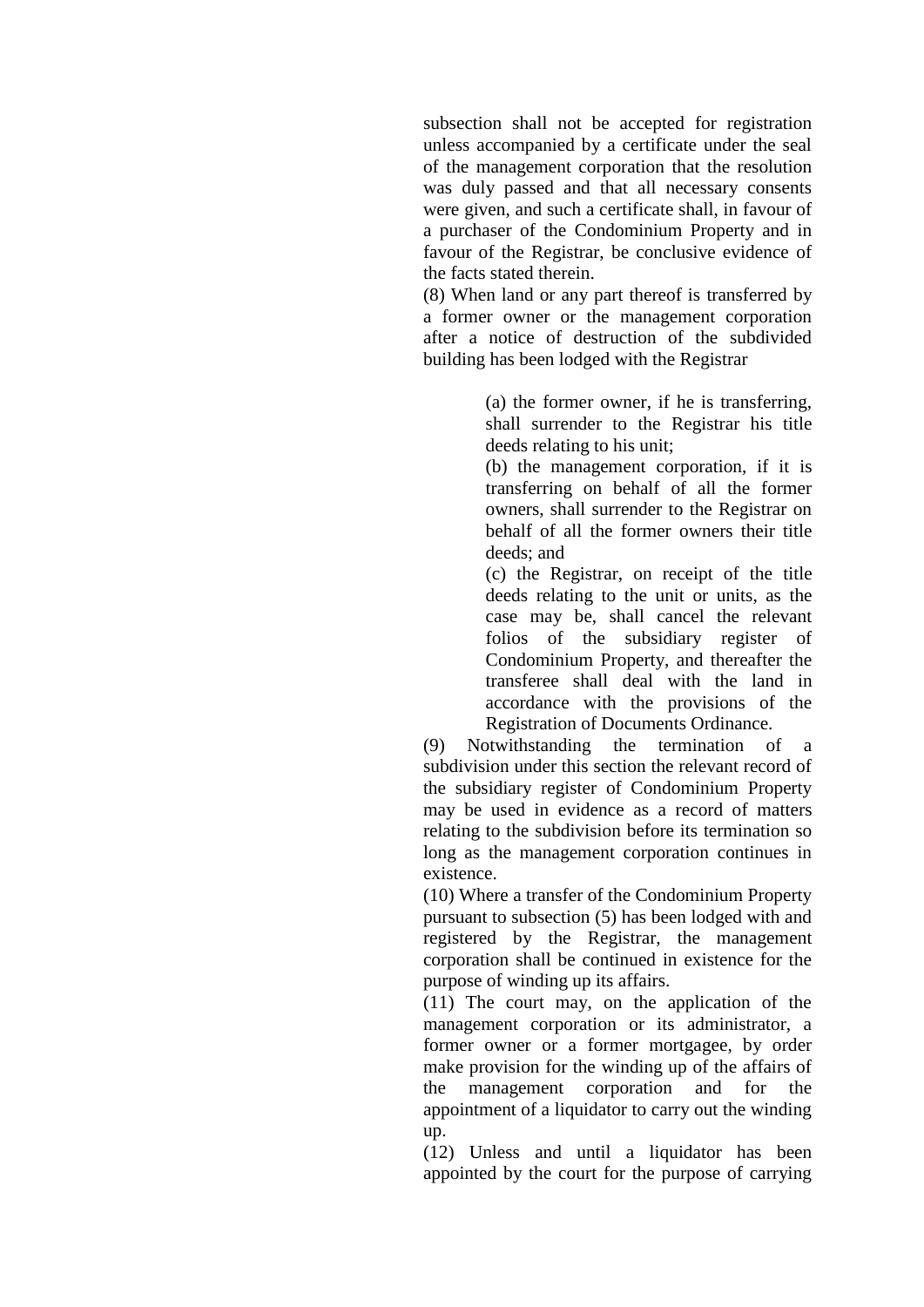out the winding up of the management corporation, the council of the management corporation shall continue to perform the management corporation's business for the purpose of winding up its affairs. On the appointment of a liquidator all the powers of the council of the management corporation shall cease and the liquidator shall have the power to carry on the management corporation's business for the purpose of winding up its a fairs.

(13) On the management corporation being wound up

> (a) every former owner shall be liable to contribute to the assets of the management corporation to an amount sufficient for the payment of its debts and liabilities and the costs, charges and expenses of the winding up ; and

> (b) the assets of the management corporation, if any, shall be distributed among the former owners, in the same proportion as the proportion of contribution which such former owners would have been liable for in accordance with section 20A.

(14) The court may, on the application of a former owner, a former mortgagee or the liquidator and on being satisfied that the affairs of the management corporation have been wound up, make an order that the liquidator be released and that the management corporation be dissolved and on lodgment of such order for registration under this Law, the Registrar shall then register and cancel the relevant record of the subsidiary register of Condominium Property.

(15) In this section

(a) " former mortgagee " means a person who, or a body which, immediately before the subdivision of a subdivided building is terminated under this section, was the registered mortgagee of a unit, forming part of the subdivided building;

(b) " former owner " means a person who, or a body which, immediately before the subdivision of a subdivided building is terminated under this section, was the owner of a unit, forming part of the subdivided building.'.

Amendment of **12**. Section 26 of the principal enactment is hereby amended as follows :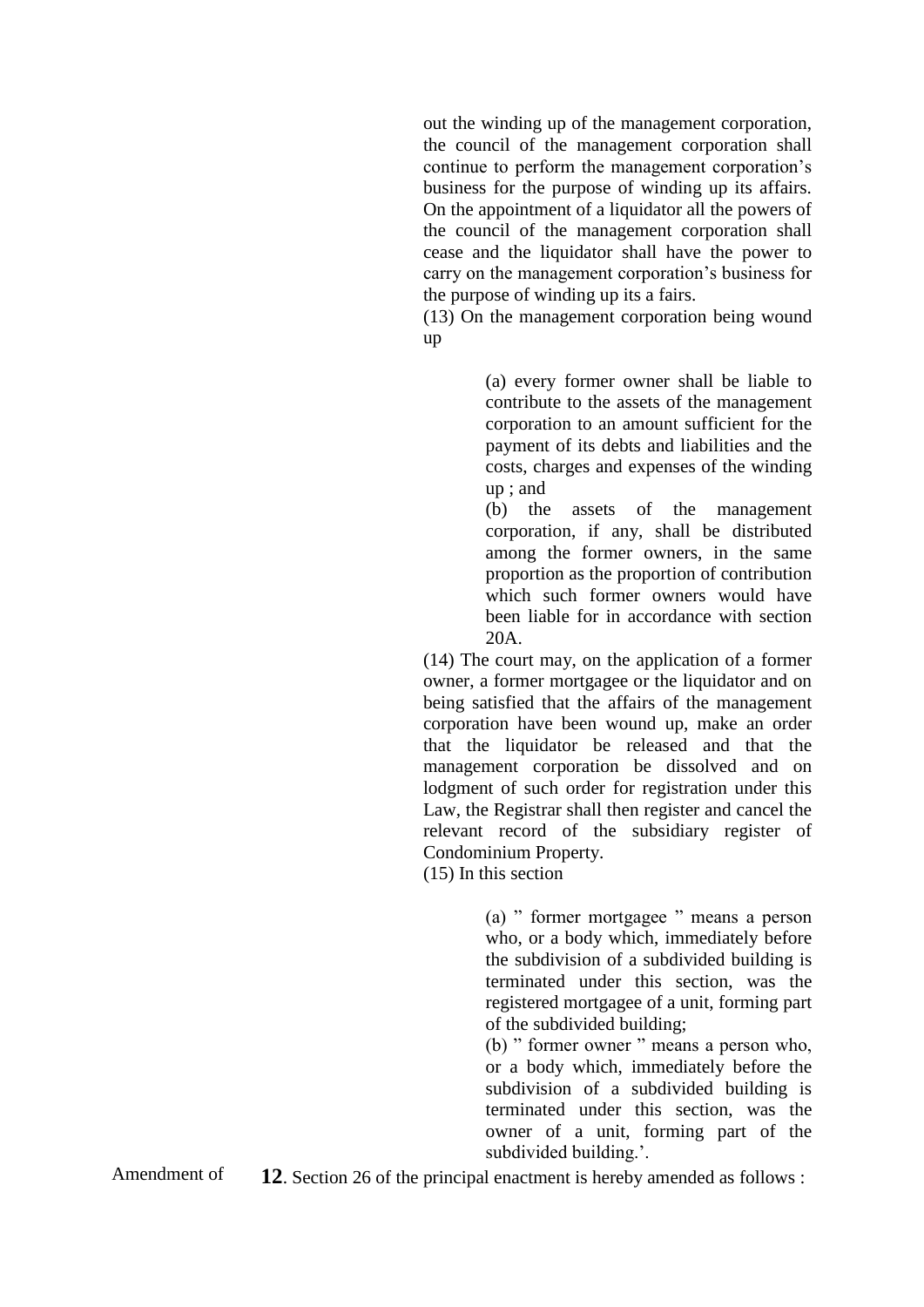section 26 of the principal enactment.

(a) by the insertion immediately before the definition of " building ", of the following new definitions ;

'" accessory unit " means a unit intended for separate ownership and was with any other specified unit or units for any purpose;

" assurance " includes any transfer, lease, charge, mortgage or any other application for vesting made under this Law;';

(b) by the substitution for the definition of "building", of the following definition:

'" building " includes any building partially completed or, where applicable, any building to be erected within a storey shown or specified in any Condominium Subdivision Plan for approval to the authority for the time being responsible for granting such approval;';

(c) by the substitution for the definition of it common elements", of the following definition; '

" common elements "

(a) in relation to any Condominium Property which is comprised in any plan approved by the authority for the time being responsible for the approval of such plan, means so much of the land for the time being not comprised in any unit shown in a Condominium Plan; and

(b) unless otherwise described specifically as comprised in any unit in a Condominium Plan and shown as capable of being comprised in such unit includes ;

> (i) foundations, columns, gardens and external beams, supports, main walls, roofs, walls, lobbies, corridors, stairs, stairways, fire escapes, entrances, exits of the building or buildings;

> (ii) car parks, recreational or community facilities, gardens, parking areas, roofs and storage spaces;

> (iii) central and appurtenant installations for services such as power, light, gas, hot and cold water, heating, refrigeration and air-conditioning, telephone, radio, re diffusion, garbage disposal and incinerators;

> (iv) escalators, lifts, tanks, pumps, motors, fans, compressors, ducts and in general all apparatus and installations existing for common use;

> (v) premises for use by security guards, caretakers and watchmen;

> (vi) all facilities described as common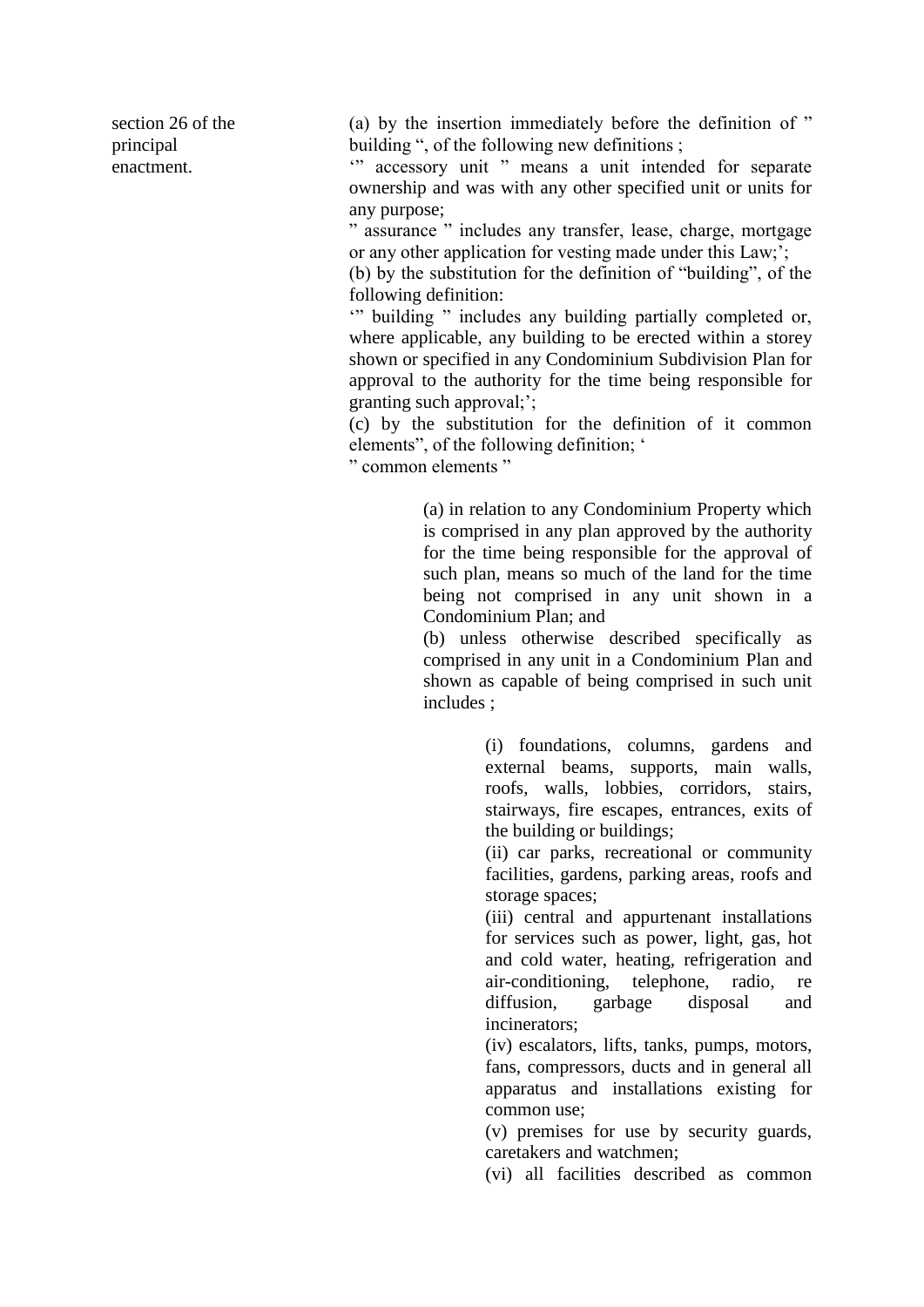elements in any plan for a condominium development approved by the authority for the time being responsible for such approval, and all facilities which may be shown in a legend of a Condominium Plan as common elements; and

(vii) all other parts of the land not comprised m any unit necessary or convenient to the existence and maintenance and for the reasonable common use and safety of the common elements including the roads and access drains and ditches, lanes, parks, playgrounds and other open spaces appurtenant to the Condominium Property;';

(d) by the insertion, immediately after the definition of "common elements", of the following new definitions: " Condominium Plan " means a plan of registered land which;

> (a) is described in the title or heading thereto as a Condominium Plan;

> (b) shows the whole or any part of the land comprised therein as being divided into two or more storey whether or not any storey is divided into two or more units; and

(c) contains the particulars set out in section 5 ;

"condominium subdivision" includes subdivision of land to comprise one or more units whether or not any units is on the same storey as any other unit;';

(e) by the insertion, immediately after the definition of " encumbrance", of the following new definition :

" land" includes land of any tenure, any building or parts thereof, so much of the airspace above the surface as may be reasonably used or enjoyed by any owner, and all substances under the surface (excluding minerals), within the [Cap. 340] meaning of the Mines and Minerals Law, whether or not held apart from the surface and any estate or interest therein;';

(f) by the insertion, immediately after the definition of " local authority ", of the following new definitions:

" management corporation ", in relation to any one or more subdivided buildings shown on a Condominium Plan, means the management corporation established for those buildings;

"owner" means the owner of the land immediately before the subdivision thereof;

" owner of the unit" means the registered owner for the time being of a unit having a freehold estate in the unit or where a leasehold estate in the unit has been created a leasehold estate in the unit having an unexpired term of not less than twenty years computed as from the date of registration of such